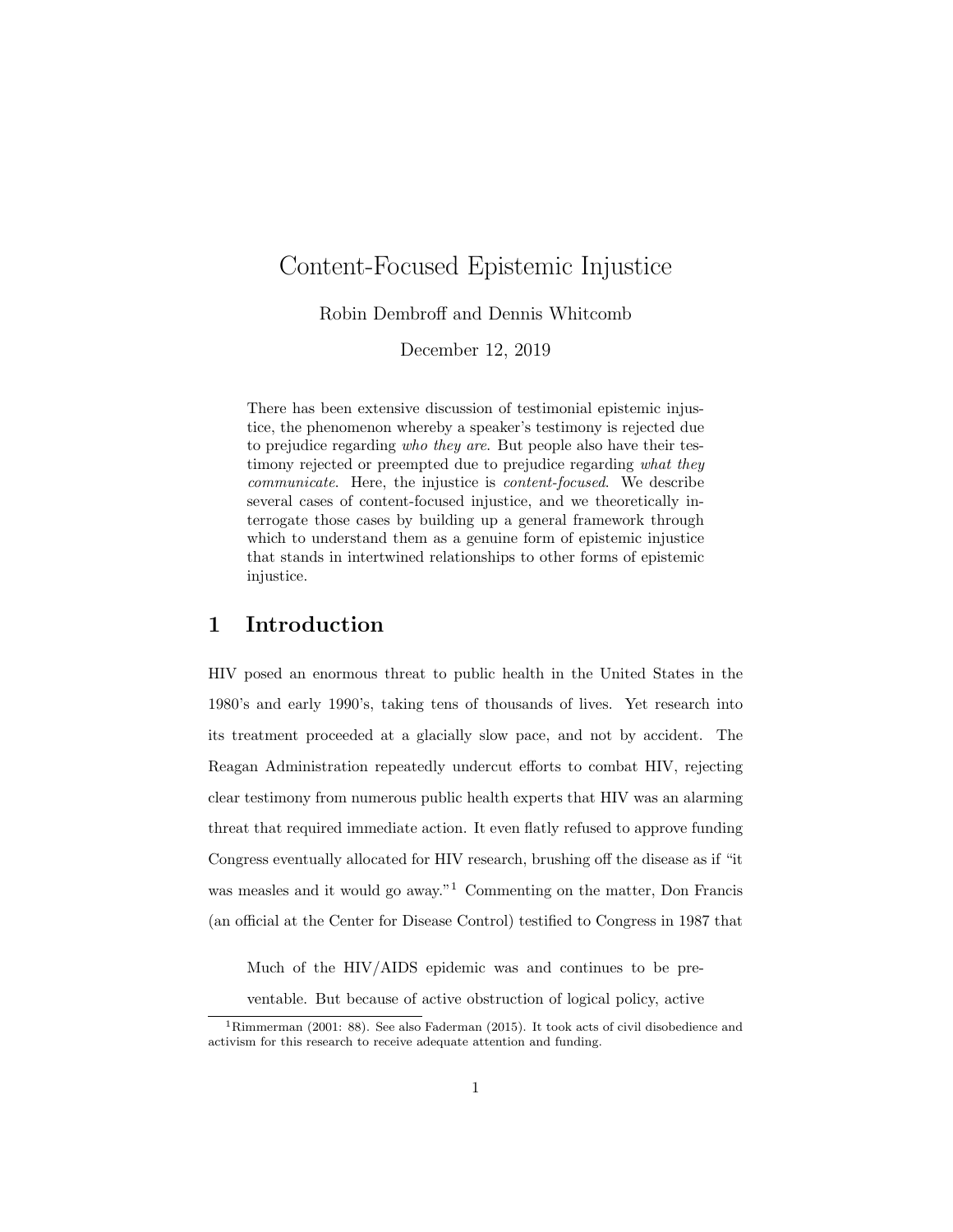resistance to essential funding, and active interference with scientifically designed programs, the executive branch of this country has caused untold hardship, misery, and expense to the American pub- $lic.<sup>2</sup>$  $lic.<sup>2</sup>$  $lic.<sup>2</sup>$ 

While one might wonder why anyone would reject expert testimony about a quickly spreading disease, Reagan's officials did not hide their motivations. Referring to HIV as "the gay disease", they overtly construed support for pre-vention research as support for the gay community.<sup>[3](#page-0-0)</sup> This construal was the reason, or at least one of the reasons, why they rejected expert testimony that HIV research was needed in order to protect public health.

By rejecting this testimony, officials in Reagan's administration committed an epistemic injustice. (More on this in §3 and §4.) But this rejection does not fall under either of the two categories of epistemic injustice most commonly discussed: testimonial injustice and hermeneutical injustice. In what has become the canonical (though challenged) explication of these notions, Miranda Fricker writes that "Testimonial injustice occurs when prejudice [regarding a speaker's identity] causes a hearer to give a deflated level of credibility to a speaker's word; hermeneutical injustice occurs at a prior stage, when a gap in collective interpretive resources puts someone at an unfair disadvantage when it comes to making sense of their social experiences."[4](#page-0-0) For example, the first occurs when a police officer refuses to believe someone because they are black, and the second occurs when someone experiences sexual harassment but cannot articulate this experience because they lack a concept of sexual harassment.

The Reagan administration's rejection of expert HIV-related testimony belongs in neither of these categories. The speakers in question were, by and

<sup>2</sup>Rimmerman (2001: 89).

 ${}^{3}$ Green (2011). Green notes that during a congressional hearing on HIV, "one Republican, Rep. Bill Dannemeyer of California, delivered a speech on the House floor titled 'What Homosexuals Do' and read graphic descriptions of sexual acts into the Congressional Record."

 ${}^{4}$ Fricker (2007: 1).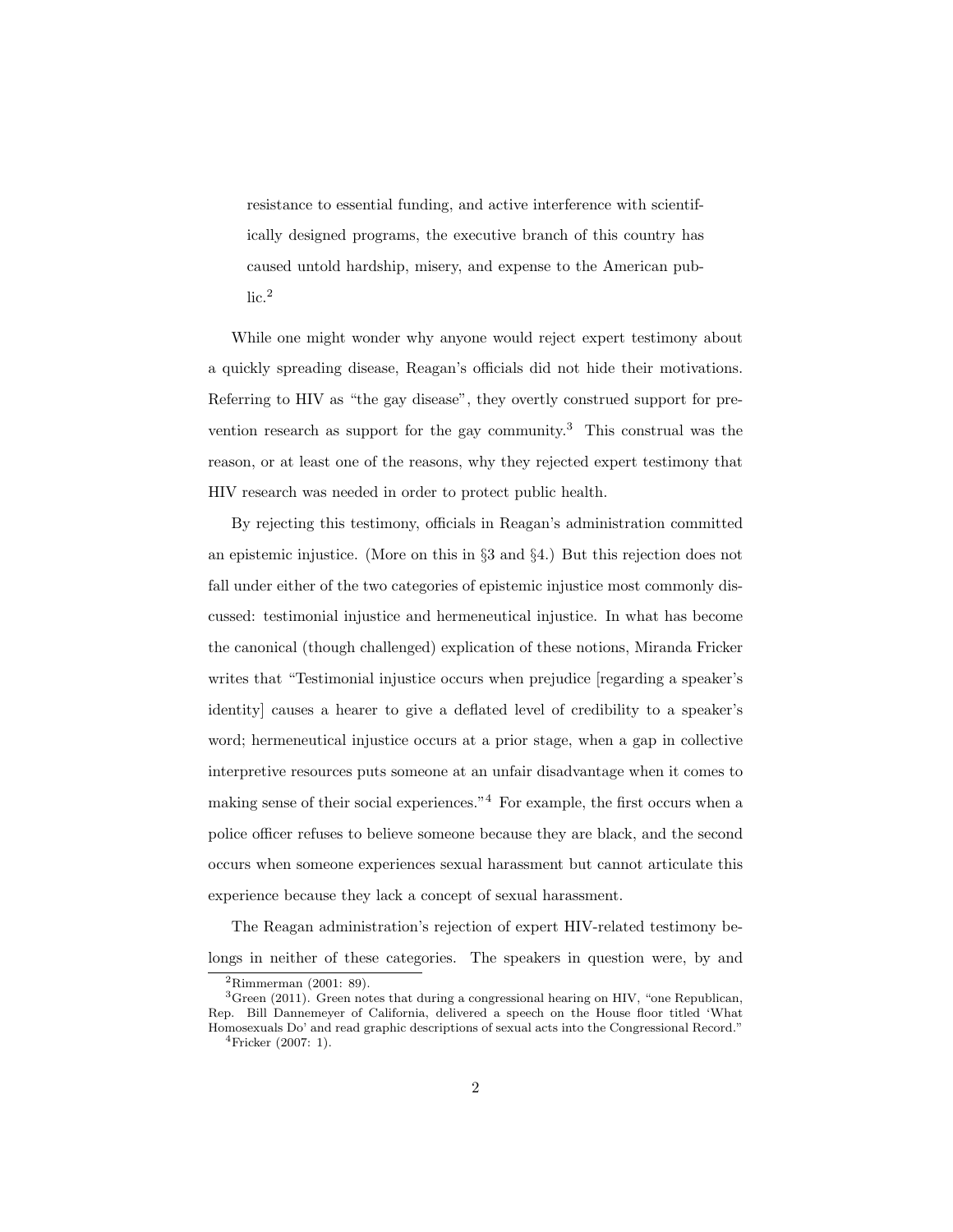large, heterosexual white men in government and the sciences, making it extremely unlikely that testimonial injustice (in Fricker's sense) was occurring. And these speakers did not lack any concept critical to expressing their testimony, meaning that no hermeneutical injustice was occurring. We think that the administration's rejection of expert testimony is best understood as what we will call CONTENT-FOCUSED INJUSTICE or 'CFI': epistemic injustice focused not on the identity of a given speaker, but rather on the things that speaker communicates.

That, of course, is a preliminary and unspecific way to put it. We'll attempt to add more detail, and thus illuminate the phenomenon at hand. The first step will be to describe several actual cases of the phenomenon in addition to the HIV case. We'll then theorize about these cases by offering up a general model that taxonomizes them  $(\S2)$ . With that much theorizing on the table, we'll explain why CFI is an epistemic injustice (§3), and we'll explore its relationships to other forms of epistemic injustice (§4).

A few clarifying remarks before diving into the details. First, we are by no means the first to discuss the phenomenon we call 'CFI': other scholars, and especially black feminist and indigenous scholars, have discussed many instances of CFI (although not under that label), as well as its effects.<sup>[5](#page-0-0)</sup> What we hope to bring to these discussions is a general framework within which to situate these many instantiations of CFI. Second, our framework includes a number of sufficient conditions for CFI, all of which feature prejudice and, in particular, prejudice against structurally oppressed groups – that is, groups that are "systematically and unfairly disadvantaged within a social structure."[6](#page-0-0) Prejudice against non-oppressed groups certainly exists. Perhaps it can even yield cases of a non-systematic sort of CFI. But such cases would not fall under the sufficient

<sup>5</sup>See, e.g., The Combahee River Collective (1979), Rich (1980), Lugones (1987, 2006), and Hill Collins (1991).

<sup>6</sup>Haslanger (2004: 98).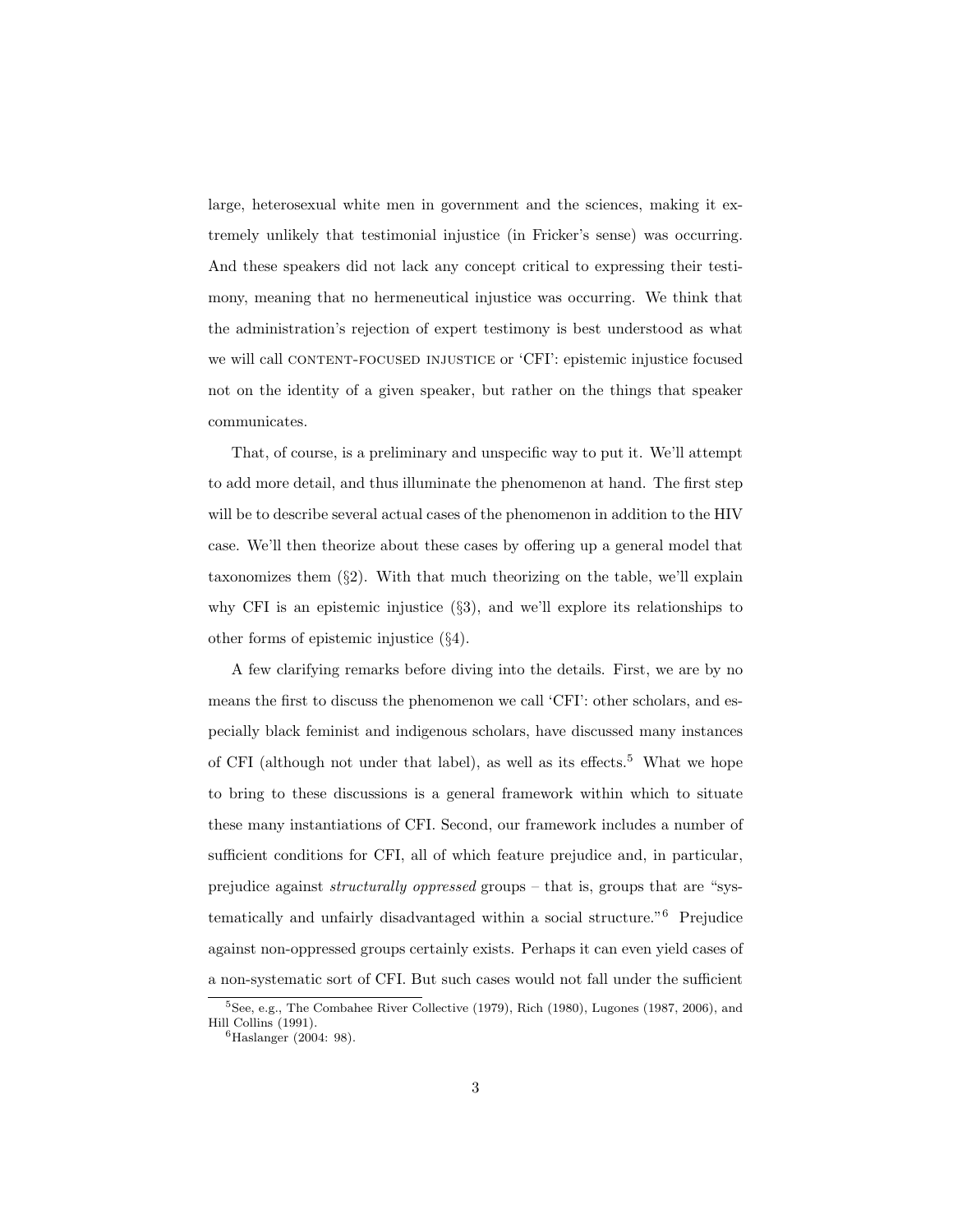conditions we offer. This is because we think it is centrally important to highlight cases that exist within and perpetuate contexts of oppression. This brings us to our third and final clarifying remark: our comments throughout apply only to the central cases of CFI, the cases that–we will argue–collectively perpetuate contexts of oppression by controlling and preempting knowledge about oppressed groups.

## 2 Varieties of content-focused injustice

This section delineates, illustrates, and offers up sufficient conditions for some of CFI's common manifestations.[7](#page-0-0)

### 2.1 Reactive content-focused injustice

We start with Reactive CFI, which features peoples' reactions to assertions. Sometimes this phenomenon occurs when a hearer is prejudiced against a group (or member of a group) an assertion is about. Other times, it occurs when a hearer is prejudiced against a group (or member of a group) they *associate with* things an assertion is about. An example of the first sort – where the prejudice attaches to a group (or member of a group) an assertion is  $about -$  is found in Oscar Wilde's classic The Picture of Dorian Gray. In the book, Dorian Gray becomes smitten with a young actress. Speaking about her to his friend, Lord Harry Wotton, the following exchange occurs:

"Who are you in love with?" asked Lord Henry...

"Her name is Sibyl Vane."

"Never heard of her."

<sup>7</sup>For related work developed contemporaneously with but independently of ours, see Davis (MS), which builds a concept of "Content-based testimonial injustice" and applies it to professional philosophy. While Davis' content-based testimonial injustice is similar to CFI, there are important differences. Our papers are usefully read in tandem.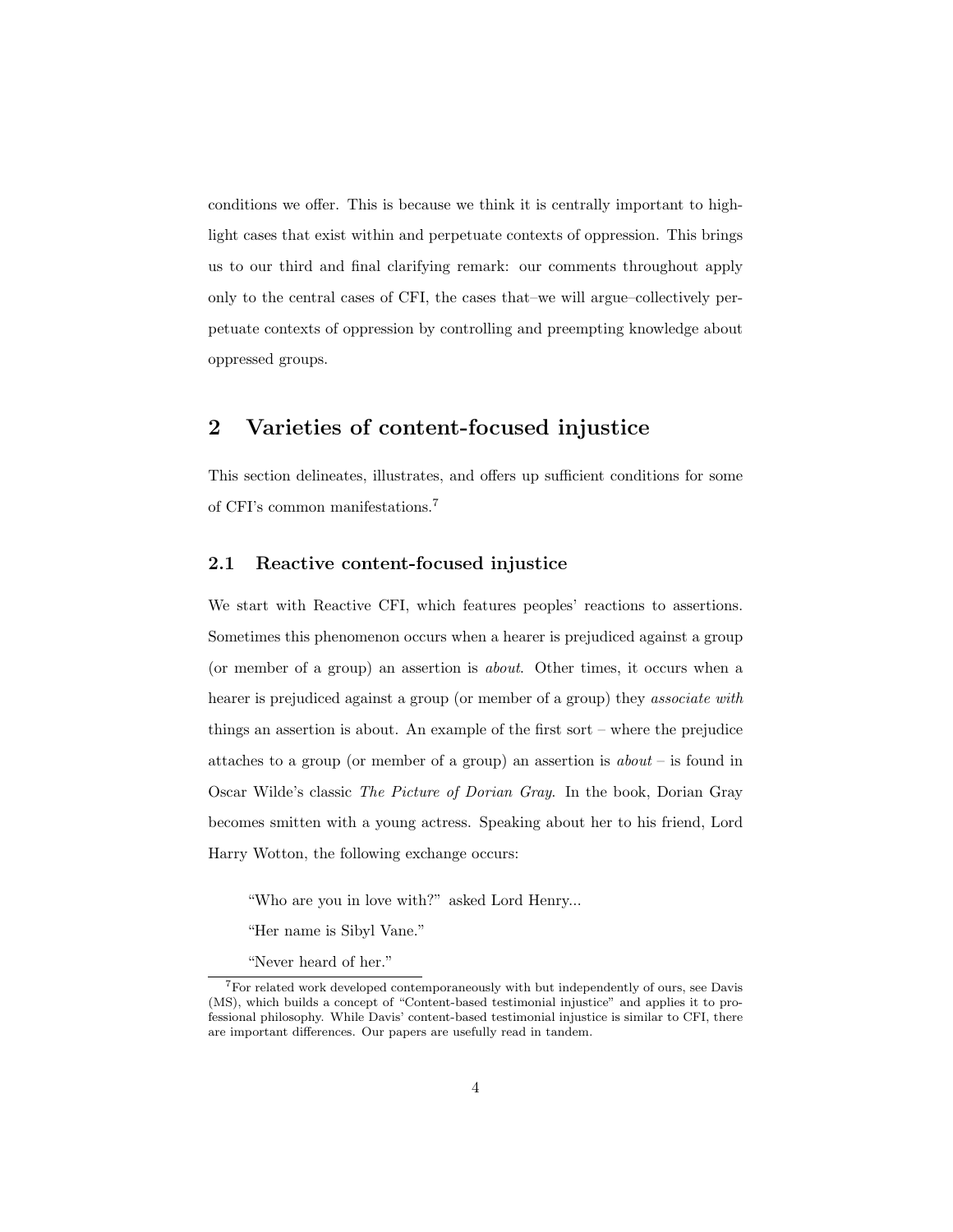"No one has. People will some day, however. She is a genius." "My dear boy, no woman is a genius. Women are a decorative sex. They never have anything to say, but they say it charmingly. Women represent the triumph of matter over mind."[8](#page-0-0)

Here, Dorian attempts to communicate some information about Sibyl: she is a genius. Henry prejudicially rejects Dorian's assertion. However – and this distinguishes the case from the sorts of cases Fricker and others have focused on in their discussions of testimonial injustice  $-$  he does not reject it because of any prejudice against the speaker, Dorian. Rather, he rejects it because because of his prejudice involving its content, and more exactly because of his prejudice against a group that Sibyl belongs to – namely, women.<sup>[9](#page-0-0)</sup> Because Henry prejudicially believes women to be incapable of being geniuses, he rejects Dorian's (a man's) assertion that a woman is a genius.

This form of injustice is not restricted to the fictional worlds of literature. Consider the conservative evangelical response to Alfred Kinsey's pathbreaking 1953 book Sexual Behavior in the Human Female. This book revealed that fifty percent of American females reported having sexual intercourse before marriage; within this group,  $69\%$  of those who were still unmarried reported having no regret about their premarital experiences, and 77% of those who were married reported the same.[10](#page-0-0) Conservative religious figures reacted to this book far more ferociously than they had reacted to Kinsey's earlier book, Sexual Behavior and the Human Male, which had revealed similar data about American males. (Shocking, we know.) In an interpretation we find plausible, historian Marie Griffith writes that

[Kinsey's book had] a graphic focus on the sexual activity of women

<sup>8</sup>Wilde (1908: 65).

 $9$ Though the 'decorative' description reveals that, more specifically, the group in question is white women.

 $10$ Griffith (2008: 365).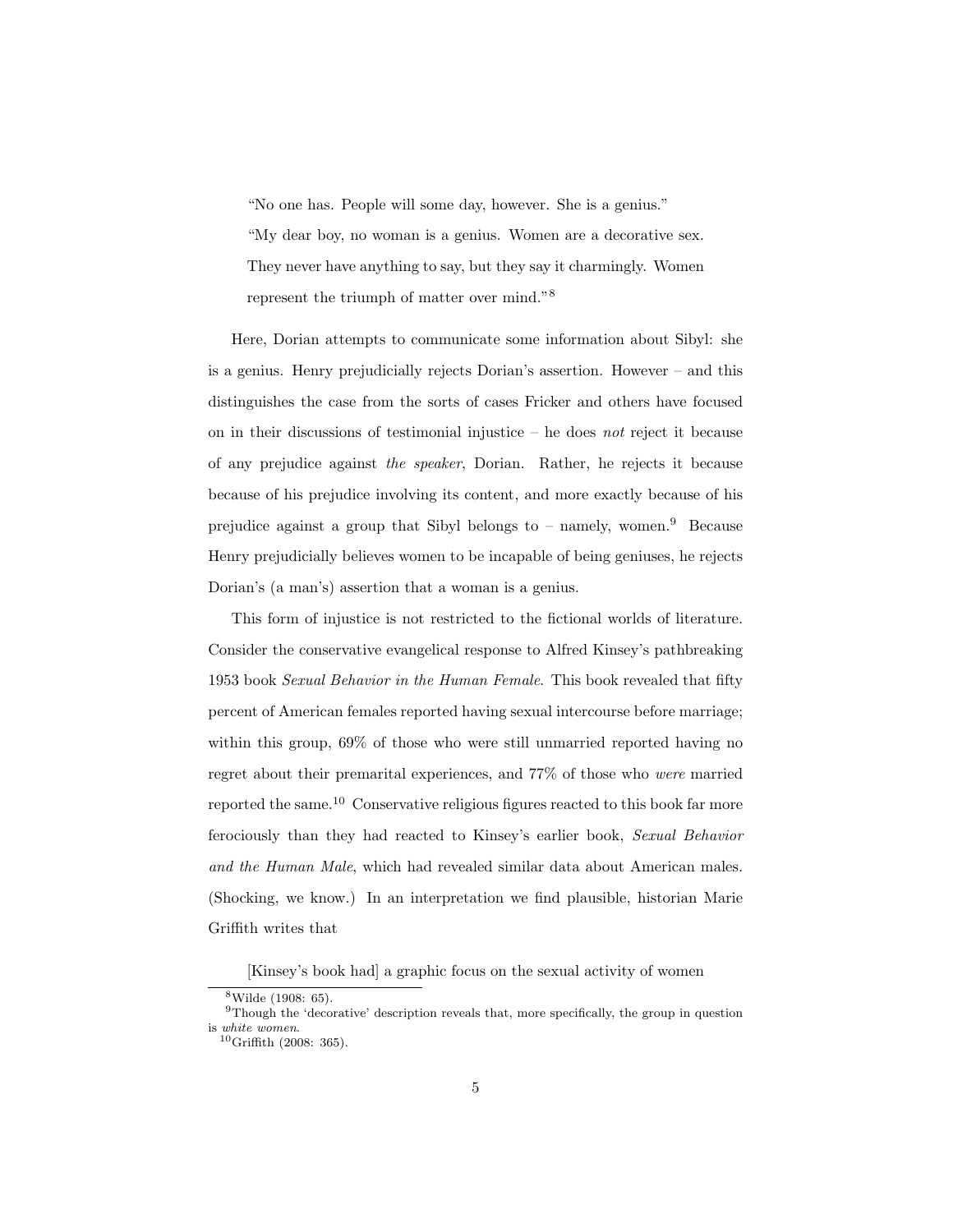and girls....the male volume had already proclaimed that men experienced about half their orgasms in situations that most Americans reputedly still reckoned sinful, unlawful, or otherwise objectionable. But when Kinsey claimed to find much the same picture for women, his work threatened to upend ... gendered sexual roles and expectations ... In short, gender figured deeply in the explosive reactions among religious conservatives to Kinsey's publications.<sup>[11](#page-0-0)</sup>

Such reactions came from (among others) the popular evangelist Billy Graham, who rejected the claim that 'seven out of ten women who had premarital affairs had no regrets'. Calling this claim 'lopsided and unscientific', he assured his listeners that it did not accurately describe the 'born-again Christian women of this country' who 'thank God...still know how to blush'.[12](#page-0-0)

Why did Graham reject Kinsey's claims? One likely answer is that he harbored prejudicial attitudes about women, attitudes construing women as (among other things) sexually passive and so not prone to do the things Kinsey described. Notice, though, that Kinsey was not a member of the group at which the operative prejudices were directed; he was not a woman. If this explanation is correct, it remains true that Kinsey's testimony was not rejected due to prejudice about the group he was a member of. Rather, it was rejected due to prejudice about the group he was talking about. His treatment therefore amounts to a real-life case of Reactive CFI, a case where the operative prejudice was against a group an assertion was about.

For a case where the operative prejudice was against a group the hearers associated with things the assertion was about, recall the HIV case. In that case, officials in Reagan's administration rejected speakers' testimony that HIV threatened public health. In this case, the testimony was not about the gay com-

 $11$ Griffith (2008: 365).

 $12$ Griffith (2008: 366).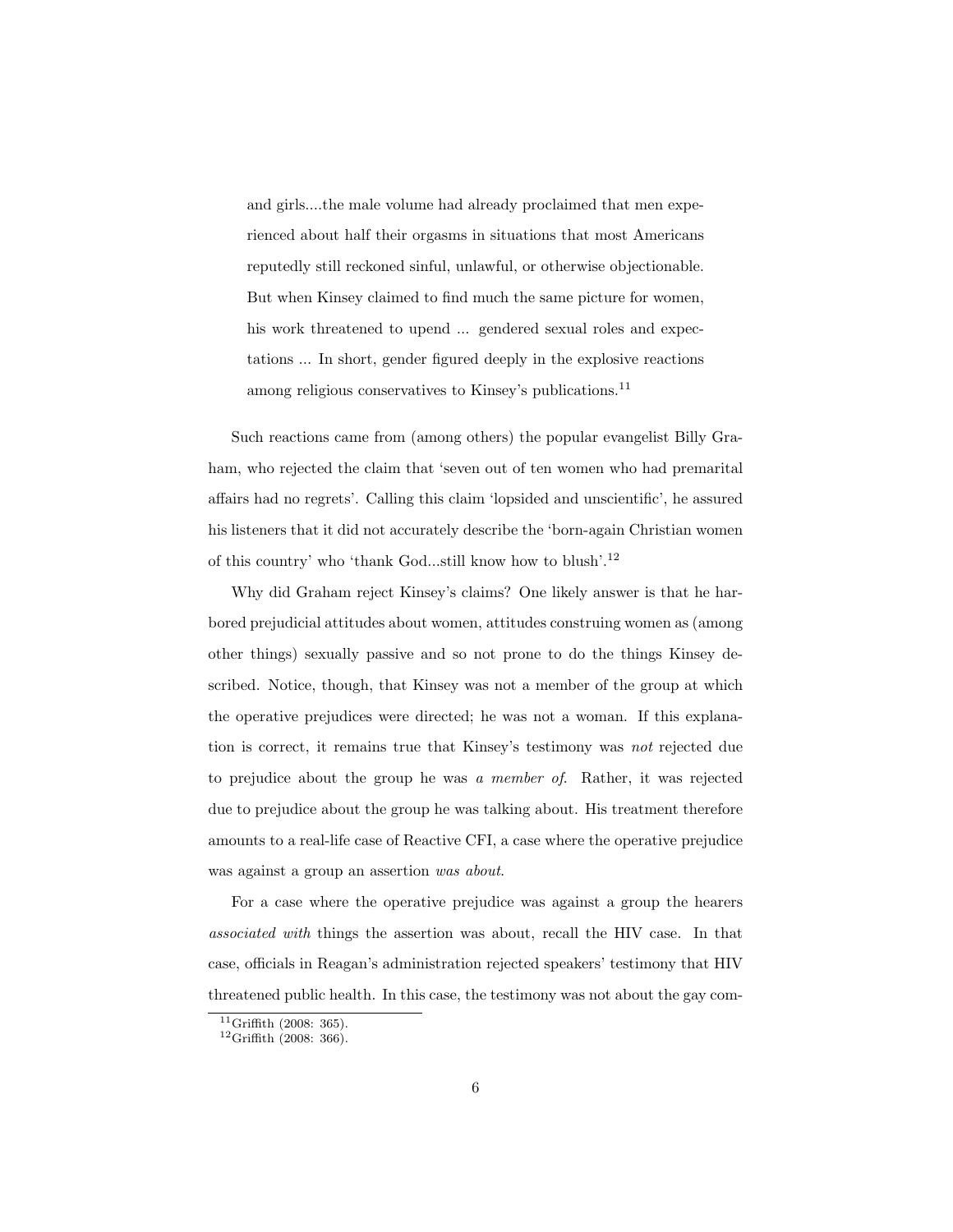munity, or even about particular gay persons; it was about a quickly spreading disease. Nonetheless, the association between this disease and the gay community triggered officials' anti-gay prejudice, resulting in their rejection of expert testimony.

These cases of Reactive CFI suggest the following sufficient condition:

A hearer (H) has committed a reactive content-focused injustice if H rejects a speaker's assertion at least in part because of H's prejudice involving the assertion's content.

Notice that this condition only concerns rejections of assertions. This is purely for simplicity. We think (but won't argue here) that reactive CFI also occurs in cases of accepting or ignoring assertions. It also occurs in cases of reacting to speech acts other than assertions (questions for instance), and to items other than speech acts (concepts or physical evidence or as-yet-unasserted theories for instance).[13](#page-0-0) As for what 'assertions' are, we think of them as particular (token) speech acts. The contents of assertions are the things people communicate by making those assertions (*propositions*).<sup>[14](#page-0-0)</sup>

Also notice that the foregoing condition leaves the word 'involving' openended. This is intentional. There are at least two importantly different ways that prejudice can 'involve' the contents of assertions. On the one hand, it can be directed at a group (or a member of a group) the assertion is about, as it was in the Kinsey case. On the other hand, it can be directed at a group (or member of a group) the hearer *associates with* the things the assertion is about, as it was in the HIV case.

<sup>13</sup>See Wanderer (2012) on ignoring, Hookway (2010) on questions, Mills (2007) on racist concepts, and Anderson (2017: section 5) on prejudicial reactions to physical evidence.

 $14$ As we use these terms, the contents of assertions are not *what we explicitly say* by making those assertions. Rather, they are *what we communicate* by making those assertions. Not everything communicated is explicitly said.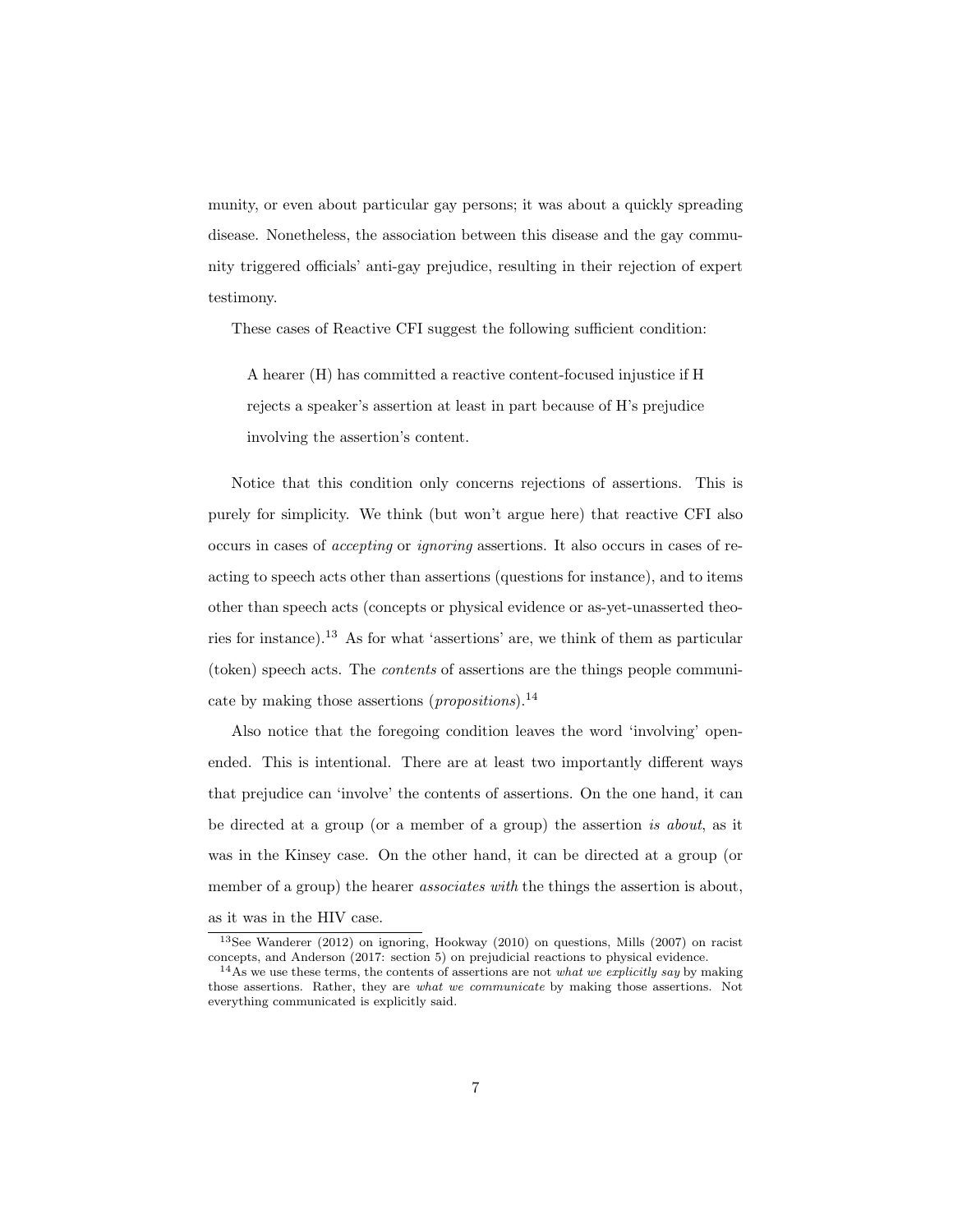### 2.2 Preemptive content-focused injustice

Whereas Reactive CFI features reactions to assertions, Preemptive CFI features preemptions of assertions, as well as other ways of transmitting knowledge about oppressed groups. These preemptions occur when an agent prevents either themself or others from encountering this knowledge, and does so on the basis of prejudice. Let's again begin with concrete examples.

One case of Preemptive CFI occurred when, in the 1950's at Oxford, the influential historian Keith Thomas offered a series of lectures on women's history. Students voted against these lectures with their feet: only about a half dozen showed up to them, whereas several hundred showed up to the lectures Thomas offered shortly afterwards on Aristotle, Hobbes, and Rousseau.[15](#page-0-0) We take it as a working hypothesis that, in at least some cases, these students declined to attend Thomas' lectures at least partly because they prejudicially believed that women's history was unimportant. Those students committed an act of preemptive CFI – an act through which they prejudicially prevented themselves from encountering knowledge about an oppressed group.

In other cases agents preempt, not their own, but a third party's exposure to knowledge about an oppressed group. This preemption can be broad, aimed to prevent the party's exposure in every or nearly every context, or may be narrow, aimed to prevent a party's exposure within a particular context or a small range of contexts. For a broad case consider first the Russian 'gay propaganda' law, which criminalizes

the distribution of information aimed at forming non-traditional sexual orientations, the attraction of non-traditional sexual relations, distorted conceptions of the social equality of traditional and nontraditional sexual relations among minors, or imposing information

<sup>15</sup>Thomas (1993), and personal communication.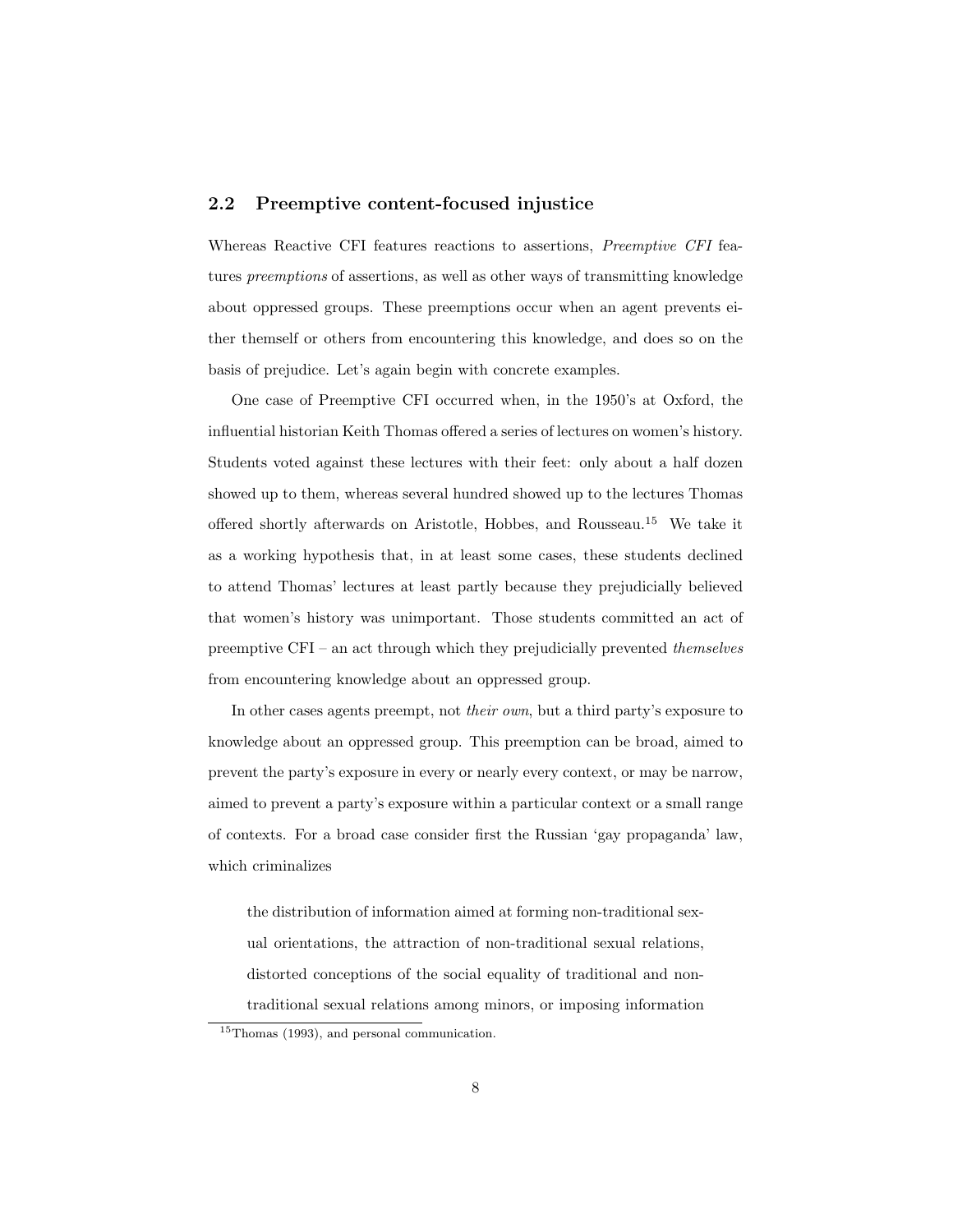on non-traditional sexual relations which evoke interest in these kinds of relations... [including actions] which are committed with the employment of the media and/or information and telecommunications networks (including Internet sites).... [or] by foreign citizens or stateless persons.[16](#page-0-0)

In effect, this law is aimed to prevent minors from acquiring any knowledge about LGBTQ persons and relationships in any context. For a contrasting narrower case, consider a South Carolina law regarding sexual health education classes in public schools:

The program of instruction provided for in this section may not include a discussion of alternate sexual lifestyles from heterosexual relationships including, but not limited to, homosexual relationships except in the context of instruction concerning sexually transmitted diseases.<sup>[17](#page-0-0)</sup>

Both laws aim to prevent minors from acquiring knowledge about LGBTQ persons and relationships. But while the Russian law effectively applies in all contexts, the South Carolina law applies only in the context of the sexual health education classroom.

Preemptive CFI, like Reactive CFI, can feature prejudice that involves content in two importantly different ways. As before, the prejudice at work can be directed at the groups (or group members) the relevant claims are about, or at the groups (or group members) the hearer associates with the things the claims are about. While the cases of Keith Thomas and Russia and South Carolina provide examples the former sort, the HIV case provides an example of the latter sort. In that case, not only did the Reagan's administration com-

<sup>&</sup>lt;sup>16</sup>Russian Federal Law  $\#135$ -FZ. In Decker & Wilson (2013).

<sup>17</sup>S.C. Stat. 59-32-30(5).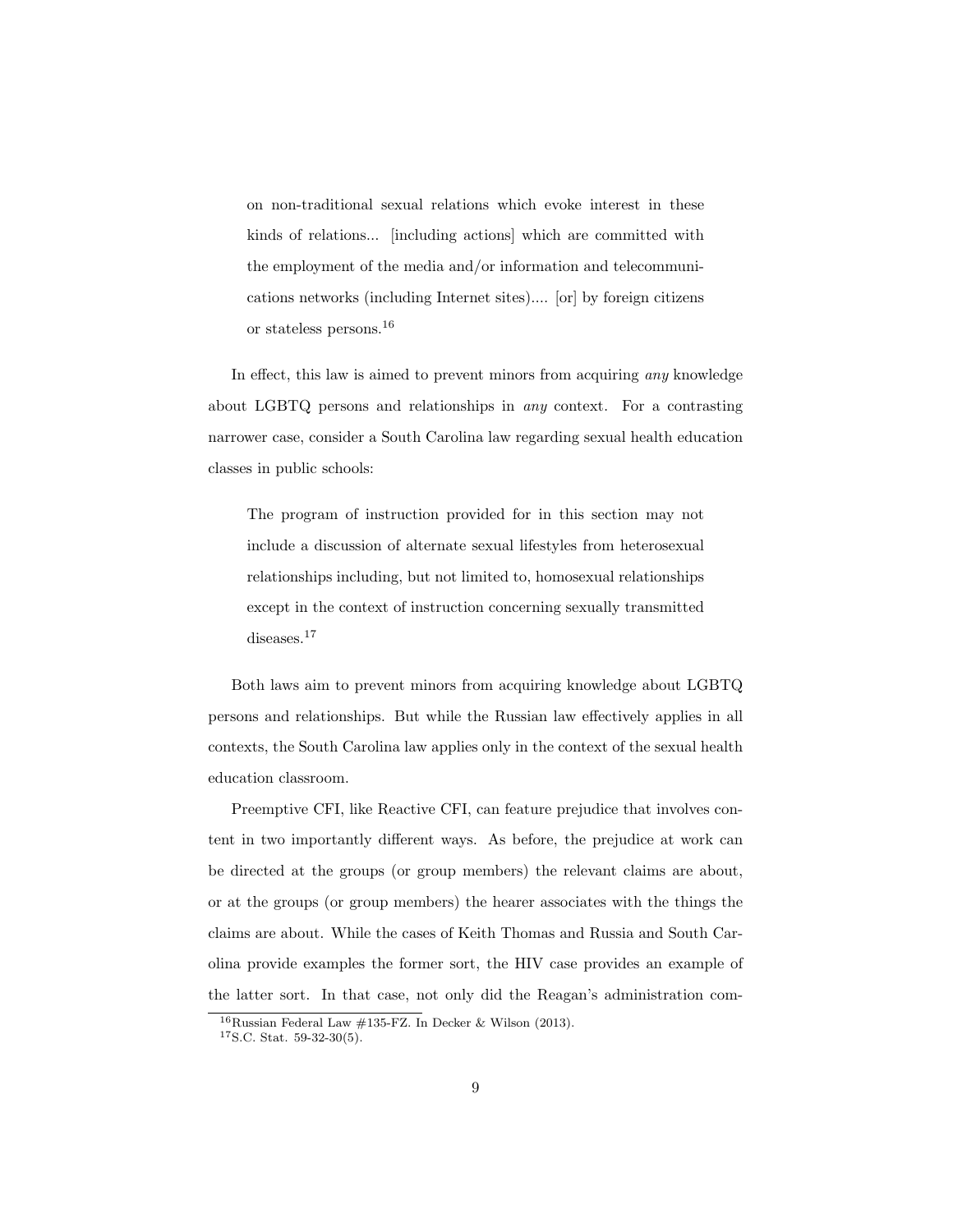mit Reactive CFI by rejecting scientists' testimony regarding AIDS, they also committed Preemptive CFI. By refusing to direct funding to this research, they effectively prevented persons such as scientists in government-funded labs and public health workers from exposure to new information about AIDS. Moreover, they did this not only because this information was in part about gay persons, but also because information about AIDS was, to them, associated with gay persons. This cases shows that Preemptive and Reactive CFI are not mutually exclusive: they can occur simultaneously.

These cases of Preemptive CFI suggest the following sufficient condition:

A hearer (H) has committed a preemptive content-focused injustice if H prevents themself or others from encountering a speaker's assertion (in a context) at least in part because of H's prejudice involving the assertion's content.[18,19](#page-0-0)

## 3 What makes CFI an epistemic injustice?

### 3.1 CFI and malignant misrecognition

Return to our HIV case, where officials rejected scientists' testimony on the basis of anti-gay prejudice involving its content. There is room to doubt whether this case features epistemic injustice. After all, the people whose assertions are rejected are not themselves targets of prejudice, and the people who are targets of prejudice (gay men) may not seem to be victims of any particularly epistemic

<sup>18</sup>Preemptive CFI is similar to what Pohlhaus (2012) calls 'willful hermeneutical ignorance'. However, there are multiple important differences. For one, willful hermeneutical ignorance, on Pohlhaus's account, is always self-directed, while preemptive CFI includes other-directed cases. In addition, Pohlhaus focuses on cases in which agents refuse to use a marginalized group's epistemic resources, rendering that group's assertions unintelligible or twisted in meaning. This is not a feature of preemptive CFI, which often occurs while the hearer knows full well what the speaker is trying to communicate.

<sup>&</sup>lt;sup>19</sup>We take it that 'white ignorance' (see e.g. Mills  $(2007)$  and Medina  $(2012)$ ) often features preemptive CFI. See section 3.2.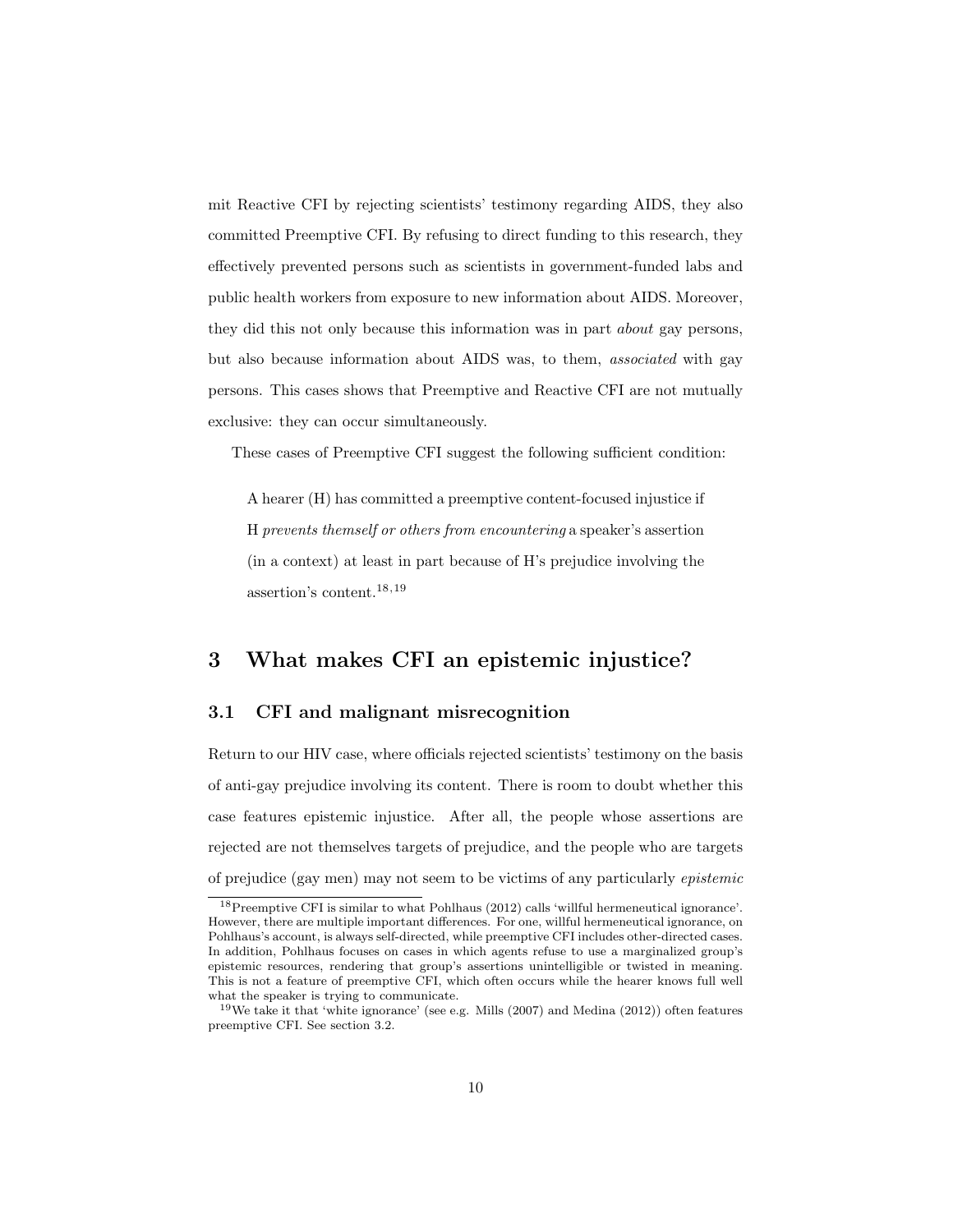harms. Rather, one might think, they only are harmed in more obvious, sociopolitical ways as a result of lawmakers' rejection of scientific testimony. Where, then, is the epistemic injustice?

The normative terrain here is complex. We think that close examination of it reveals ways in which, when CFI occurs, the targets of prejudice are targets of epistemic harms. Before bringing those harms out, we should note that much of the literature on epistemic injustice has focused on what might be called 'deflationary' and 'hermeneutical' epistemic injustices. Deflationary epistemic injustices occur when a speaker's credibility is deflated due to their social identity or identities, paradigmatically in cases of testimonial injustice. Hermeneutical epistemic injustices, by contrast, occur when someone is – to quote Fricker – put at an "unfair disadvantage" with respect to understanding their social experience.<sup>[20](#page-0-0)</sup>

No doubt, acts of CFI often cause or sustain other things that constitute deflationary or hermeneutical injustices. These causal relationships are undeniably important (see §4). But we do not think acts of CFI always cause or sustain those kinds of injustices. Moreover, we think CFI is an epistemic injustice independently of whether it causes or sustains deflationary or hermeneutical injustices. In thinking this, we diverge from José Medina (2018), who locates the main injustice of cases that we would consider cases of CFI in their causal contributions to testimonial and hermeneutical injustice.<sup>[21](#page-0-0)</sup> On our view, CFI is an epistemic injustice even when it doesn't cause or sustain deflationary or hermeneutical injustices. This is because systemic rejection and preemption of knowledge about marginalized groups is a form of malignant misrecognition that is itself a form of epistemic injustice. $^{22}$  $^{22}$  $^{22}$ 

 $20$ Of course, many authors have complicated Fricker's picture of hermeneutical injustice, e.g. Pohlhaus (2012) and Medina (2012).

<sup>&</sup>lt;sup>21</sup> Medina (2018: 2): "[C]ertain dysfunctional patterns of recognition result in pathologies of public discourse that undermine the intelligibility and credibility of marginalized groups."  $22$  For other approaches that connect epistemic injustice to misrecognition, see Special Issue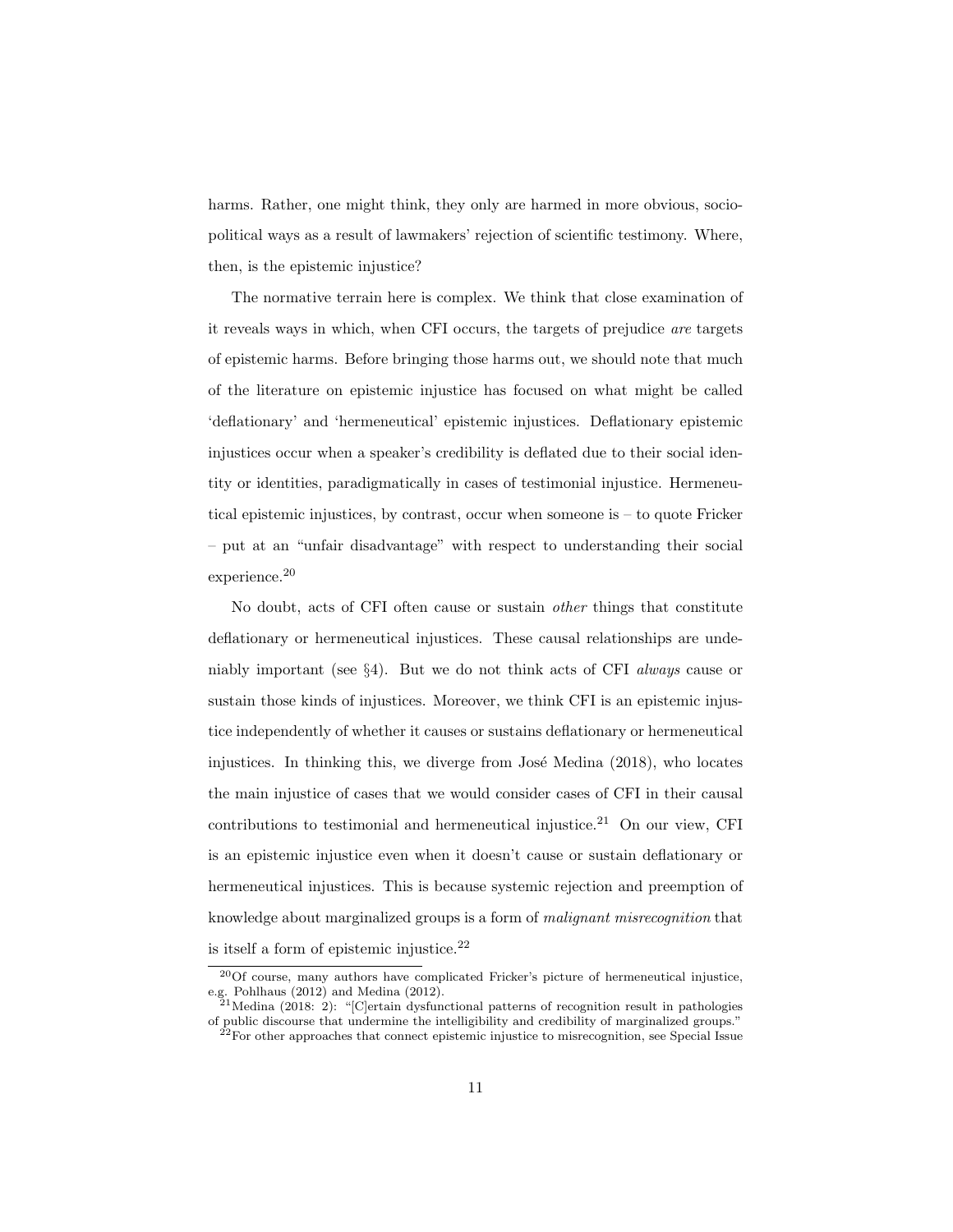We take the notion of *misrecognition* from political philosophy, where it has been discussed in a variety of ways. According to one important tradition, recognition is a positive acknowledgement of one's status as free and equal; and misrecognition – that is, the lack this acknowledgement – is bad due to its  $psy$ chological effects. These effects consist in distorted and devalued relationships to oneself via which, in some cases, one does not even recognize one's own status as a free and equal person. This way of thinking about misrecognition has been used, for instance, to describe psychological harms suffered by slaves and by indigenous persons oppressed under colonial rule.[23](#page-0-0)

These psychological harms are no doubt real and important, sometimes are properly "epistemic", and sometimes are the result of CFI. However, we locate the key epistemic-injustice-relevant feature of misrecognition a step back, in the distribution and accessibility of relevant, accurate, and sufficient knowledge about social groups and their members. Misrecognition, we think, occurs when knowledge or belief about groups is systematically and unfairly distorted, rejected, or unavailable. This understanding of misrecognition is broad: in this broad sense, all or nearly all social groups – including dominant groups – face some degree of misrecognition. In some cases, in fact, misrecognition of dominant groups functions to sustain their social power, as in the case of systematic distortion, rejection, or unavailability regarding the history of white supremacy – a misrecognition that perpetuates current forms of white supremacy.

Misrecognition of a group, then, is not enough to show that the group in question suffers an epistemic injustice. But with this broad understanding of misrecognition in place, we follow Nancy Fraser in holding that social justice Vol 4 No 4 (2018) of Feminist Philosophy Quarterly: "Epistemic Injustice and Recognition

Theory" (eds Paul Giladi and Nicola McMillan), and the references therein.

<sup>&</sup>lt;sup>23</sup>Helpful work on this tradition includes Taylor (1994), which traces it from contemporary identity politics back through Fanon to Hegel and in some ways Rousseau; Cudd (2006), which argues that it does not yield an adequate theory of oppression; and Congdon (2018), which focuses on its current standard-bearer Axel Honneth.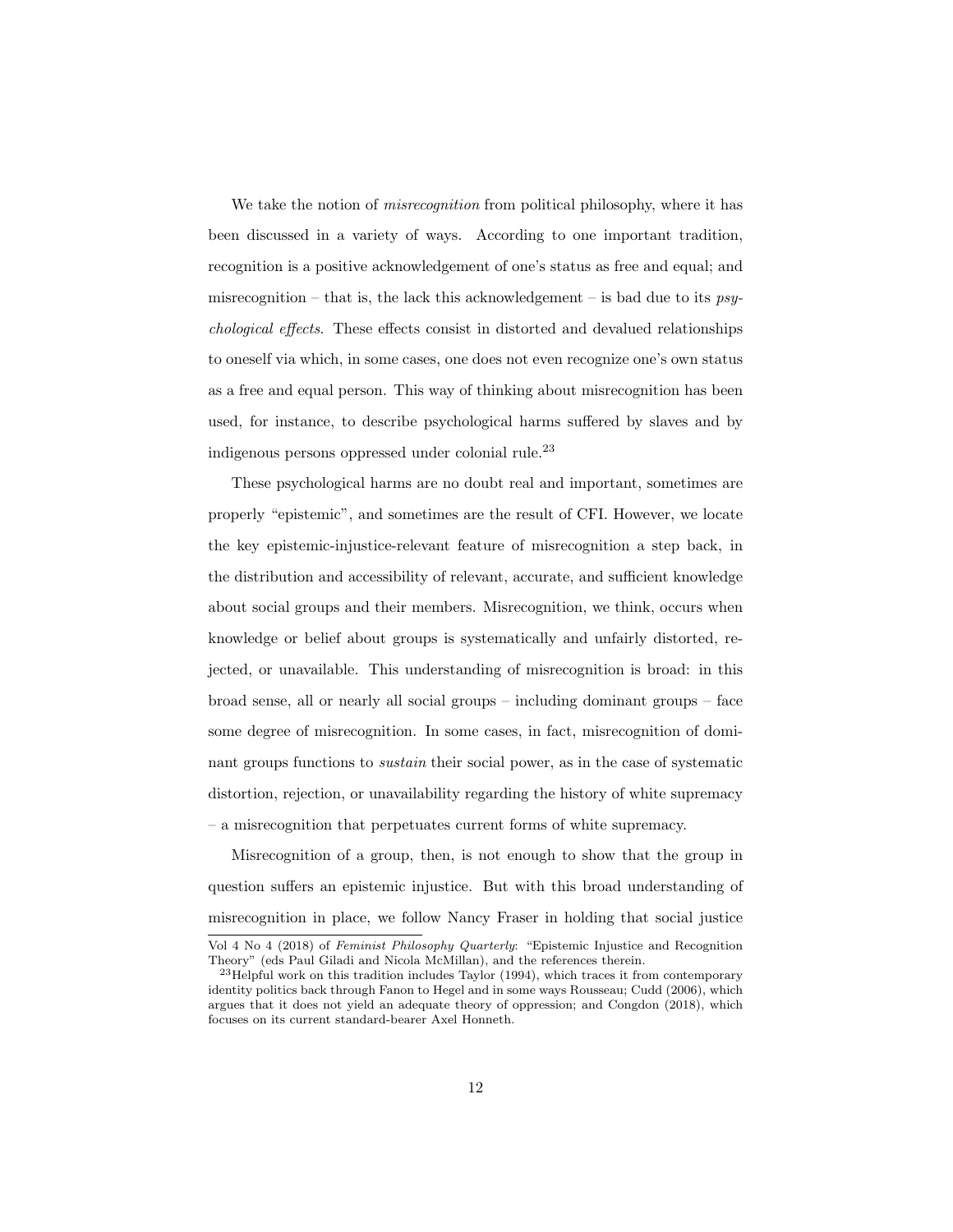requires that people and groups have fair access to "parity of participation", or conditions in which they interact as peers on equal footing.<sup>[24](#page-0-0)</sup> Misrecognition, she argues, can undermine this access. It happens to an individual or group when "institutionalized patterns of interpretation and evaluation unjustly deny them... equal respect and/or equal opportunity for achieving social esteem." $^{25}$  $^{25}$  $^{25}$ 

Call misrecognition that has these effects malignant misrecognition. Patterns of malignant misrecognition feature numerous phenomena ranging from laws against gay marriage to demeaning stereotypical depictions of a racial group in the media. Importantly for our purposes, though, the core feature of malignant misrecognition is that it either burdens persons with "excessive ascribed 'difference' from others" or it unfairly fails to "acknowledge their distinctiveness."[26](#page-0-0) That is, malignant misrecognition functions to unfairly diminish a group's access to participatory parity through either error characterizing them as more different from others than they really are, or ignorance rendering their distinctive features not sufficiently characterized (erroneously or otherwise). Malignant misrecognition, then, unfairly diminishes access to participatory parity. It unfairly reduces the access of oppressed groups to interact with others as peers on equal footing. This reduced access is unjust.

We'll now argue that CFI generates malignant misrecognition  $-$  or, more carefully, that whenever our sufficient conditions for CFI are met there is also malignant misrecognition. We begin this argument with an illustration, drawn from Marilyn Frye. Imagine a bird in a cage. Each wire of the cage, in and of itself, is only a minor inconvenience to the bird; it blocks only one very particular route of escape. And yet, taken together, the wires form a system the parts of

 $^{24}$ Fraser's works on misrecognition diverge from the tradition (whose members are Honneth and others) discussed above. While those works have been well and widely received, no one (that we know of) has yet connected them to epistemic injustice. We think that this is an oversight, and that remedying it illuminates why CFI is an epistemic injustice. We take on many of Fraser's views here, but not all of them; see the footnotes below.

 $25$ Fraser (1998: 36).

<sup>26</sup>Fraser (1998: 54-55).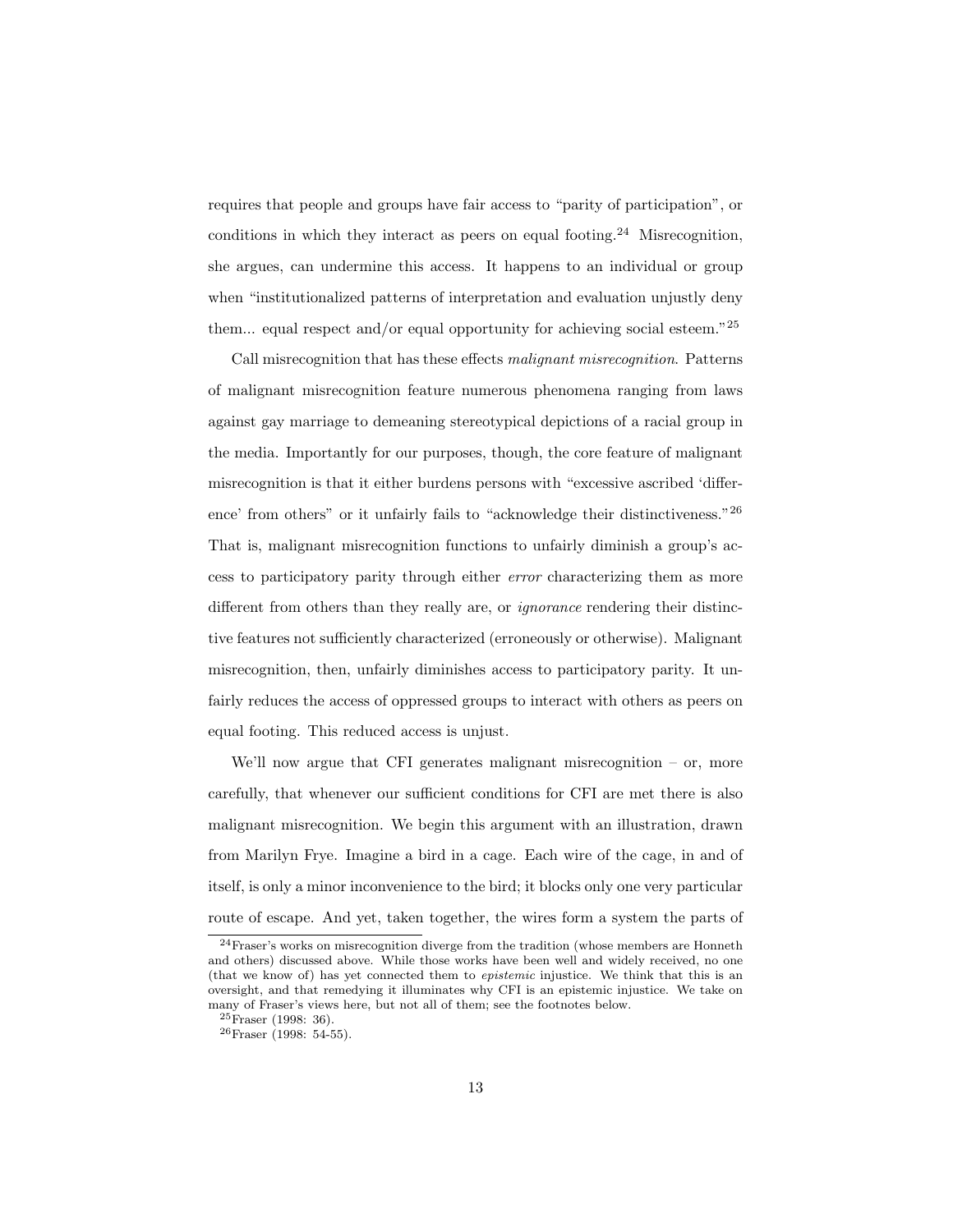which jointly limit the bird in ways that are profound, pervasive, and resilient. The bird's limitations are profound: they diminish its well-being in ways not trivial but enormously important. They also are pervasive: they apply, not in a way that is restricted to just a few parts of its life (however important those parts might be), but instead across a wide range of activities from its eating to its sleeping to its attempts to find other birds in the wild. And they are resilient: they are apt to endure attempts at resistance, because the elements of the cage work to reinforce one another. If you try to push a vertical wire out of place, the horizontal wires (to which it is welded) resist the force you apply. At the same time, those resistant horizontal wires get *their own* reinforcement from each of the vertical wires, welded as they are to each of the horizontals. Many small barriers, each of them but a minor inconvenience on its own, mutually reinforce one another. The net result is a profound, pervasive, and resilient system of barriers:

As the cageness of the bird cage is a macroscopic phenomenon, the oppressiveness of the situations in which women live our various and different lives is a macroscopic phenomenon. Neither can be seen from a microscopic perspective. But when you look macroscopically you can see it – a network of forces and barriers which are systematically related and which conspire to the immobilization, reduction, and molding of women and the lives we live... if one wants to determine whether a particular suffering, harm, or limitation is part of someone's being oppressed, one has to look at it in context in order to tell whether it is an element in an oppressive structure: one has to see if it is part of an enclosing structure of forces and barriers which tends to the immobilization and reduction of a group or category of people. One has to look at how the barrier or force fits with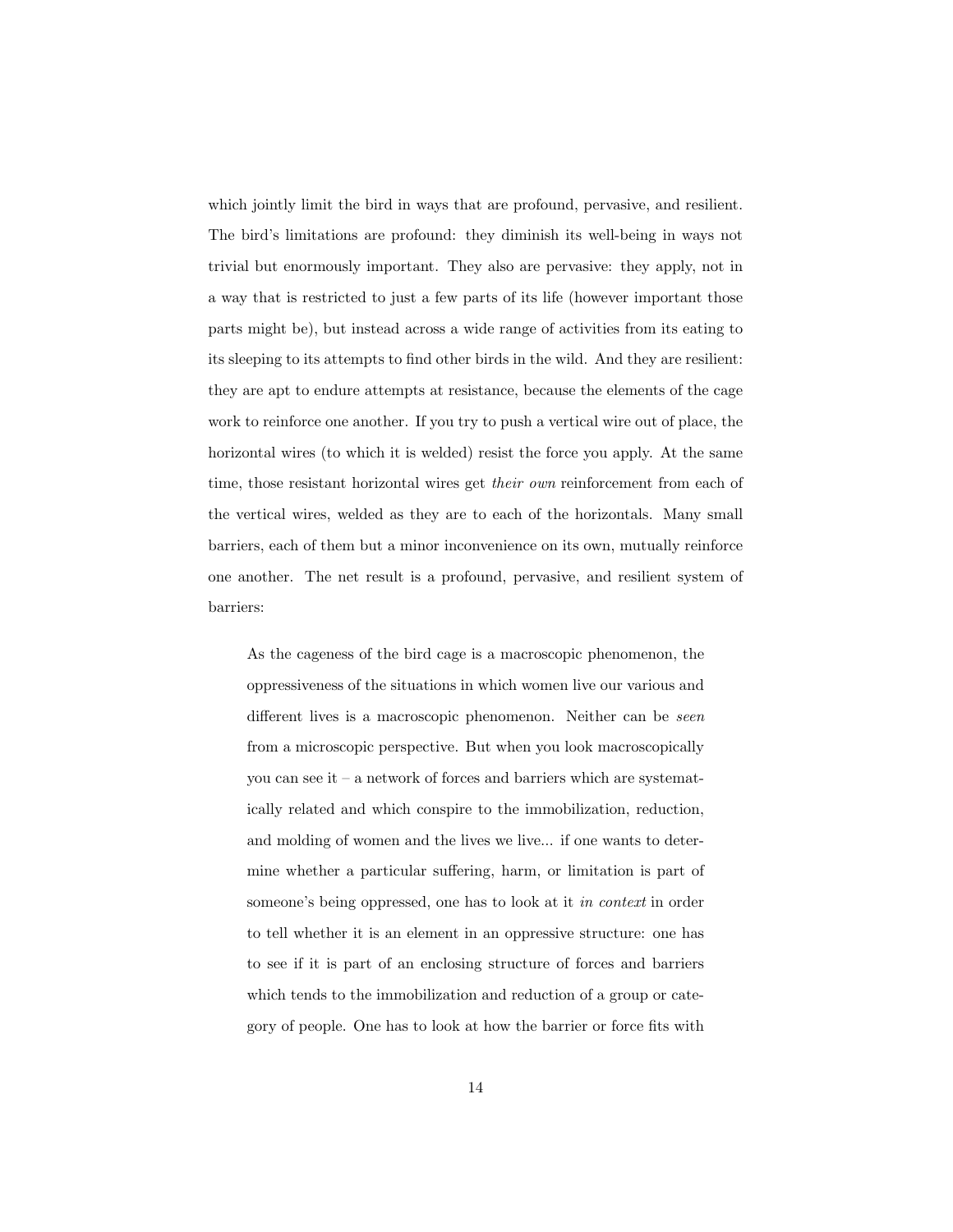others...[27](#page-0-0)

With Frye's cage analogy in mind, return to our examples of CFI, for instance the examples involving gender and sexual minority groups: the rejection of HIV testimony, the Russian anti-gay propaganda law and the South Carolina sex-education law, and the rejection of Kinsey's work on sex (which, we should add, revealed not only widespread non-passive heterosexual activity by women, but also widespread queer activity). Each of these acts, taken in isolation, is worrisome. But to grasp their injustice, we must view them macroscopically as a whole. Together (along with many other things), they result in widespread ignorance and error about queer and trans persons. This widespread ignorance and error is not morally inert. Rather, it unfairly diminishes the participatory parity of the queer and trans persons who are its target. For instance, the medical community has been, and continues to be, less knowledgeable about the lives and needs of trans persons than about the lives and needs of non-trans persons. As a result the medical community has treated and continues to treat trans persons using pathologizing, inaccurate understandings of them.[28](#page-0-0) Similar treatment occurs in many other contexts as well. To point out just one of them, consider the context of incarceration.<sup>[29](#page-0-0)</sup> Due to widespread error and ignorance about trans persons, trans women and men frequently face mistreatment when incarcerated, mistreatment ranging from being placed in incorrect facilities, to not having access to necessary medical care, to constant misgendering and harassment. The misinformation and ignorances at work here traces back to (among other things) many acts of CFI working in tandem – acts frequently motivated by anti-trans and anti-queer prejudices.

The lesson is that, much like particular wires jointly limit the bird by en-

 $27$ Frye (1983: 10-11).

<sup>28</sup>See Heyes and Latham (2018).

<sup>29</sup>Spade (2015).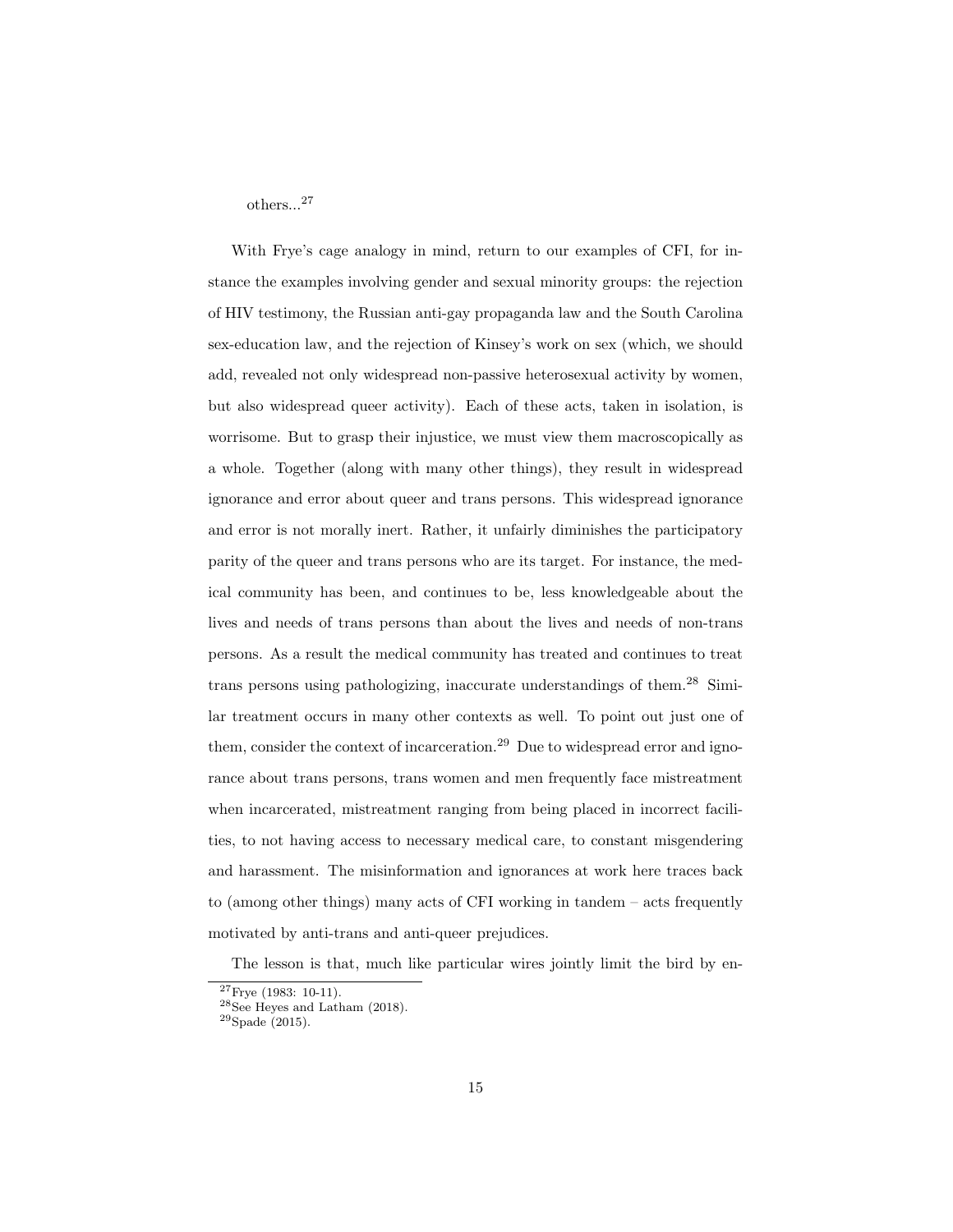closing it in a small space, particular acts of CFI jointly limit oppressed people by collectively creating misrecognition through which their participatory parity is unfairly diminished  $-$  i.e., by collectively creating malignant misrecognition. And the point surely generalizes to other cases of CFI as well, for instance cases involving women or racial minorities. Particular acts of CFI amount to injustices, not in virtue of what they cause individually, but rather in virtue of their networked relationships to other acts taken macroscopically as a whole. Working in concert, the relevant acts unfairly diminish oppressed groups' access to participatory parity. That is why they are injustices.

But why are these injustices epistemic, and not merely social or political? The answer is: because they are knowledge-directed; and they are knowledgedirected because to be subjected to CFI is to have knowledge involving oneself (or one's social group) systematically preempted or erased or distorted. It is, in short, to be harmed as a thing known. When this variety of harm happens, one is harmed in one's capacity as an object of knowledge. And one can be harmed as an object of knowledge because, in order to be treated justly, one must not be unfairly blocked off from being known about in ways that are required for one to be treated equally as compared to one's peers. It is because CFI features this sort of harm, that it amounts to an epistemic injustice and not merely a social or political one.[30](#page-0-0)

<sup>30</sup>Here, so far as we know, our view diverges from other extant attempts to explicitly connect epistemic injustice and misrecognition, which take epistemic injustice to involve harming people as knowers but don't broach the topic of harming people as things known. It also diverges from the literature on epistemic injustice in general, which as far as we know has not broached the idea of harm as a thing known. Consider the following passage from Pohlhaus (2017: 13-14), a passage we think nicely captures the zeitgeist: "Epistemic injustices can therefore be understood as epistemic in at least three senses. First, they harm particular knowers as knowers. Second, they cause epistemic dysfunction, for example by distorting understanding or stymieing inquiry. Third they accomplish the aforementioned two harms from within, and sometimes through the use of, our epistemic practices and institutions, for example, when school curricula and academic disciplines are structured in ways that systematically ignore, distort, and/or discredit particular intellectual traditions... Consequently, an epistemic injustice not only harms a knower as a knower, but also is a harm that a knower perpetrates as a knower and that an epistemic institution causes in its capacity as an epistemic institution." Harm as a thing known does not fit into any of these categories.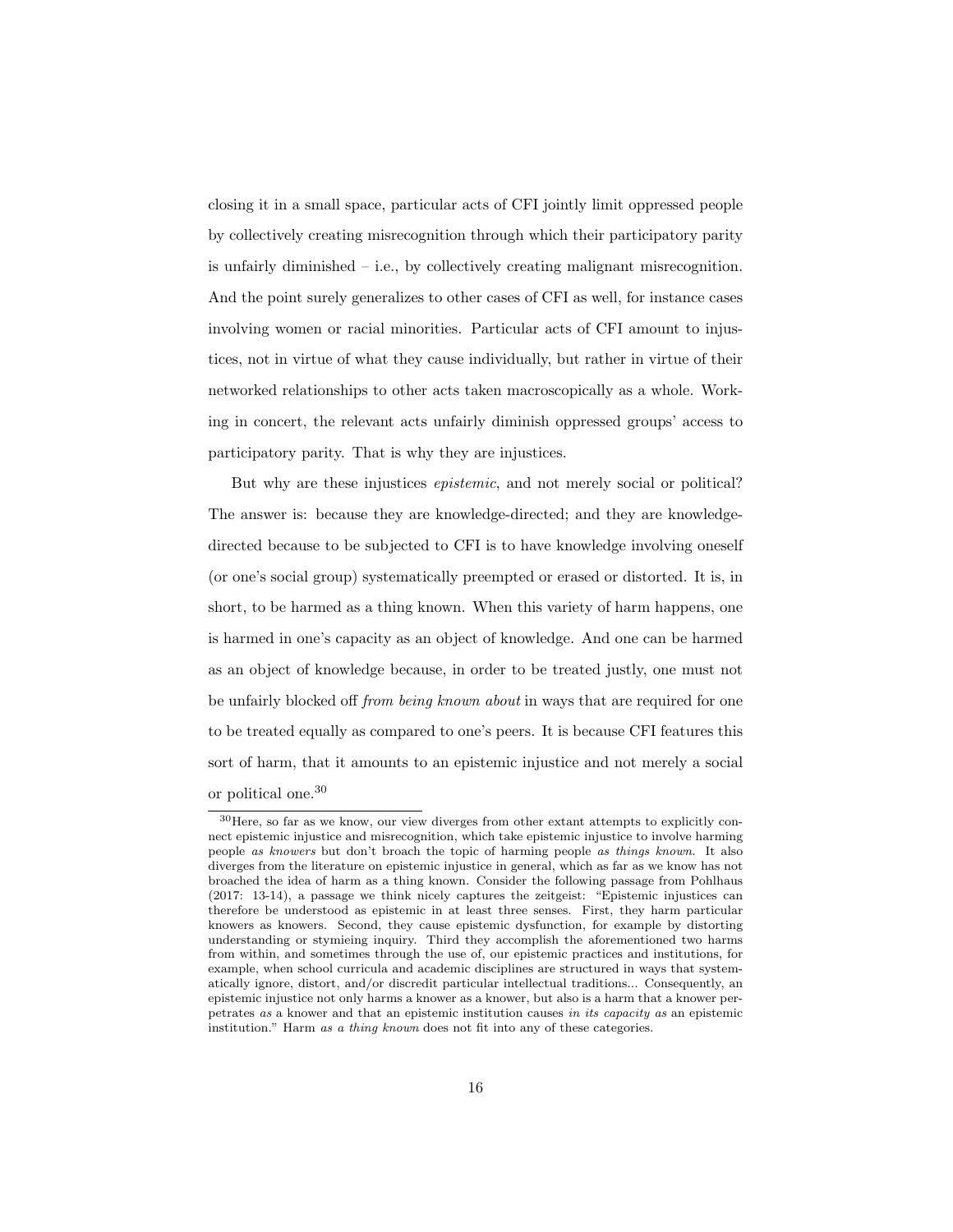Of course, CFI also involves many other harms. For instance, it also involves harms people as knowers. These people can be third parties (such as medical doctors treating trans persons) who lack relevant knowledge. They can also be the would-be objects of knowledge themselves (such as queer persons first coming to understand their sexualities, who are in the process hindered by widespread ignorance and misinformation). But they are not *always* the wouldbe objects of knowledge themselves. And when they are third parties, they may be personally untargeted by the oppression at work (as a doctor might be). In these latter cases, where the harmed-as-knower parties are personally untargeted by the oppression at work, is not clear that the relevant harms are properly classified as epistemic injustices.<sup>[31](#page-0-0)</sup> This means that CFI doesn't always, or at least doesn't always clearly, count as an epistemic injustice in virtue of its involving harm to people or groups as knowers. But it does always count as an epistemic injustice. This is because it always generates harm via malignant misrecognition to people or groups as things known.

To be clear, these points apply only to the central cases of CFI (to which our discussion is restricted), that is to say the cases which perpetuate contexts of oppression. An instance of malignant misrecognition cannot be identified in isolation; it must be a part of larger cultural patterns of interpreting and evaluating information. When it fits into these larger patterns, CFI can be understood as an epistemic injustice.[32](#page-0-0)

<sup>31</sup>For relevant discussion see Beeby 2011.

<sup>&</sup>lt;sup>32</sup>Thus we reject as a false dichotomy the binary between structural bases of injustice such as social norms, and psychological bases of injustice such as identity prejudice. The latter is both psychological (because a mental state) and structural (because, in the ways we argue below, it functions systematically to underwrite oppression). In rejecting this binary we part ways with many theorists including Fraser (2008: 86), who writes that "...misrecognition is not purveyed primarily through prejudice... Rather, it is relayed through institutions and practices that regulate social interaction according to norms that impede parity". While prejudice may not be the primary purveyor of malignant misrecognition, we think (and will argue below) that it *systematically* underwrites oppression in the same ways institutions, practices, and norms do. This shared systematicity undermines the psychological/structural binary.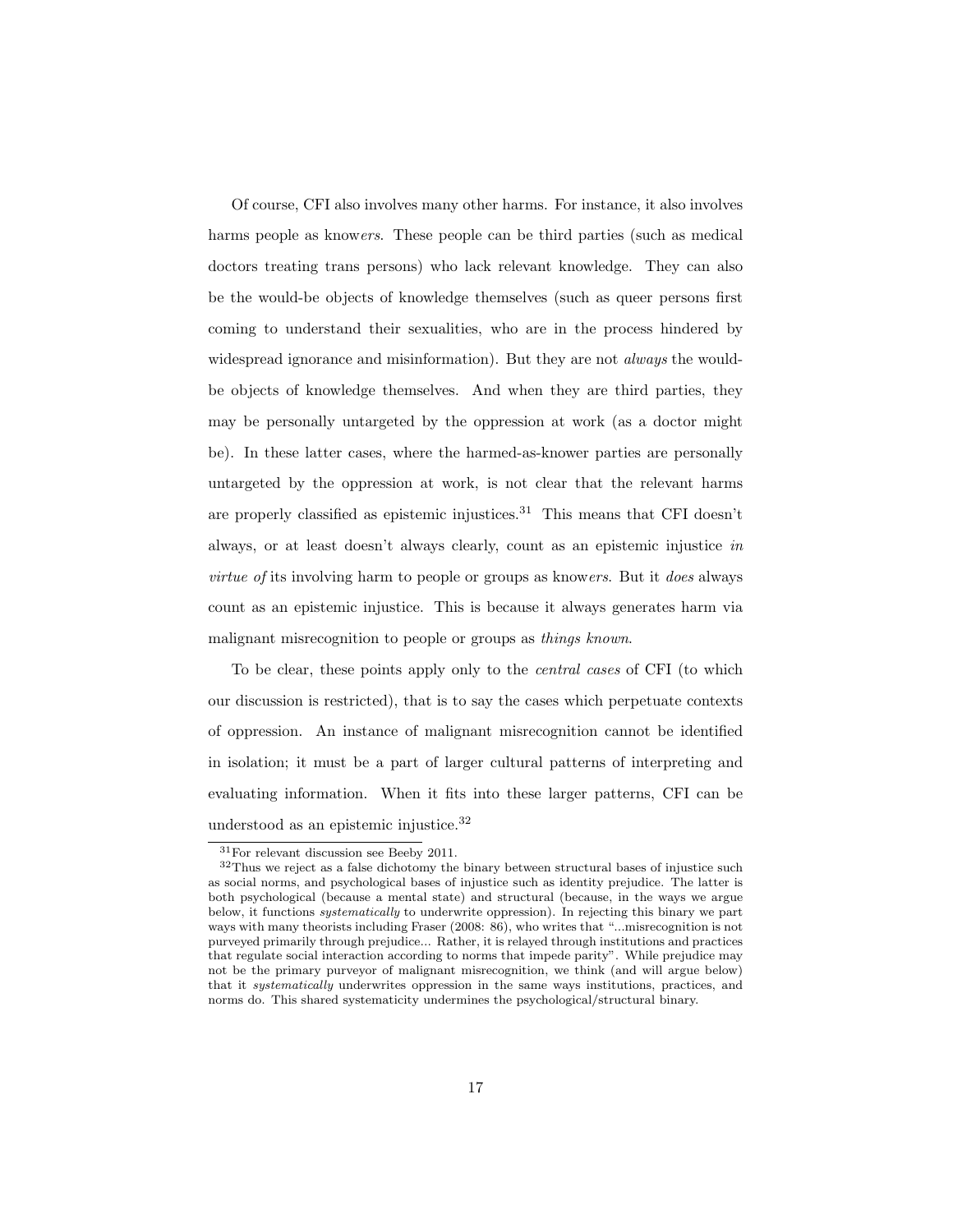# 3.2 An application: epistemic injustice and white ignorance

The connections between CFI and malignant misrecognition illuminate the relationships between epistemic injustice and the epistemology of ignorance, including white ignorance. $33$  To start showing how, we turn again to José Medina, who in his work on white ignorance has suggested that in cases of white ignorance where epistemic harm is intimately connected to social injustice, the people who are directly epistemically harmed are not the victims of injustices. Medina writes:

The hermeneutical disadvantages inscribed in white ignorance are not only harmful, but wrongful, although the harm is committed against someone else: interestingly and crucially, the hermeneutical harms are wrongful for others, not for those upon whom the epistemic harms are directly inflicted... In fact, in white ignorance the primary [hermeneutical] and secondary [psychological, economic, political] harms diverge so radically that those who are unable to make sense of part of their identity and experience–the white subjects– at the same time enjoy practical benefits and ways to hold on to their privileges thanks to their hermeneutical disadvantages... The privileged white subjects' inability to understand... is part of a pattern of injustice not against them, but against those who suffer the consequences of white privilege.[34](#page-0-0)

We agree with Medina that what renders white ignorance unjust is *not* its epistemic harms to its white subjects. Even though the white subjects experience misrecognition (they are "unable to make sense of part of their identity

<sup>33</sup>White ignorance has been characterized in a variety of ways, most influentially by Mills (2007) as a broad range of types of ignorance rooted in systems of white privilege.

 $34$ Medina (2012: 214); emphasis added. Also see Mason (2011).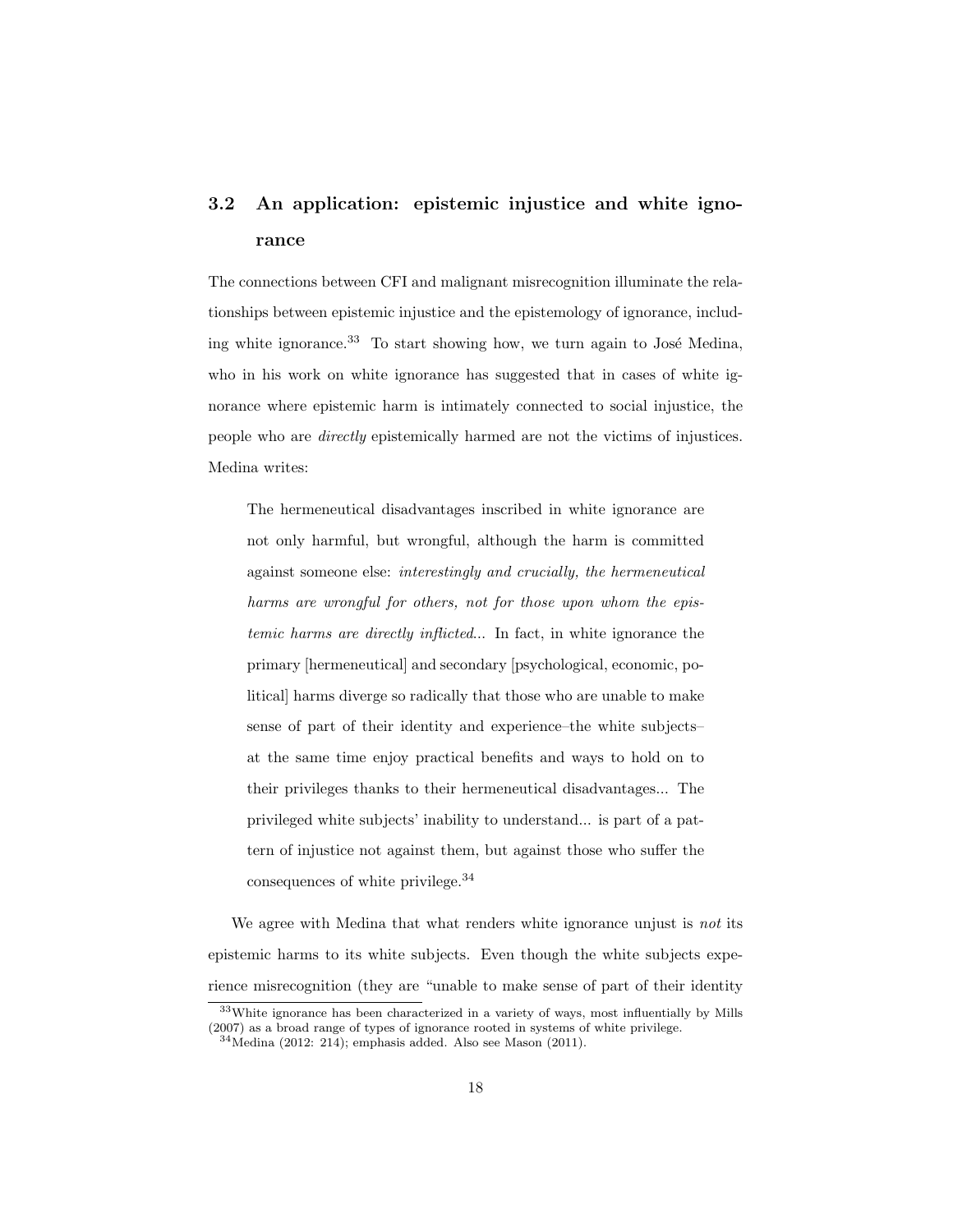and experience"), this misrecognition is not malignant, and in fact reinforces these subjects' social privilege. We also agree that white ignorance has caused downstream harms to those who suffer the consequences of white privilege. But leaving it at that would suggest that white ignorance is not – or at least is not clearly – an *epistemic* injustice. For its status as unjust would appear to be independent of its direct epistemic harms. Adding malignant misrecognition to the taxonomy of epistemic injustices, however, allows us to capture why white ignorance is an epistemic injustice. It is an epistemic injustice because it features malignant misrecognition of persons of color: misrecognition that unfairly diminishes their access to participatory parity.

With these points laid out we can now describe, in more detail, how CFI relates to the forms of epistemic injustice discussed by Fricker and others.

## 4 CFI and Its cousins: wires in a cage

Having illustrated CFI with numerous real-life cases, laid down some sufficient conditions for it, and argued that it constitutes an epistemic injustice, we now move on to explore its relationships to other forms of epistemic injustice. Since limits of space preclude us from exploring all such connections, we will focus on only a few: those to epistemic oppression of the sort discussed by Dotson, and those to testimonial and hermeneutical injustice of the sort discussed by Fricker and other theorists.

#### 4.1 CFI and epistemic oppression

In the large literature on epistemic injustice, many authors occasionally use the term "oppression". As far as we know, though, only one of those authors takes it as their central term of criticism. This author is Kristie Dotson, who has theorized at length about "epistemic oppression", a phenomenon she characterizes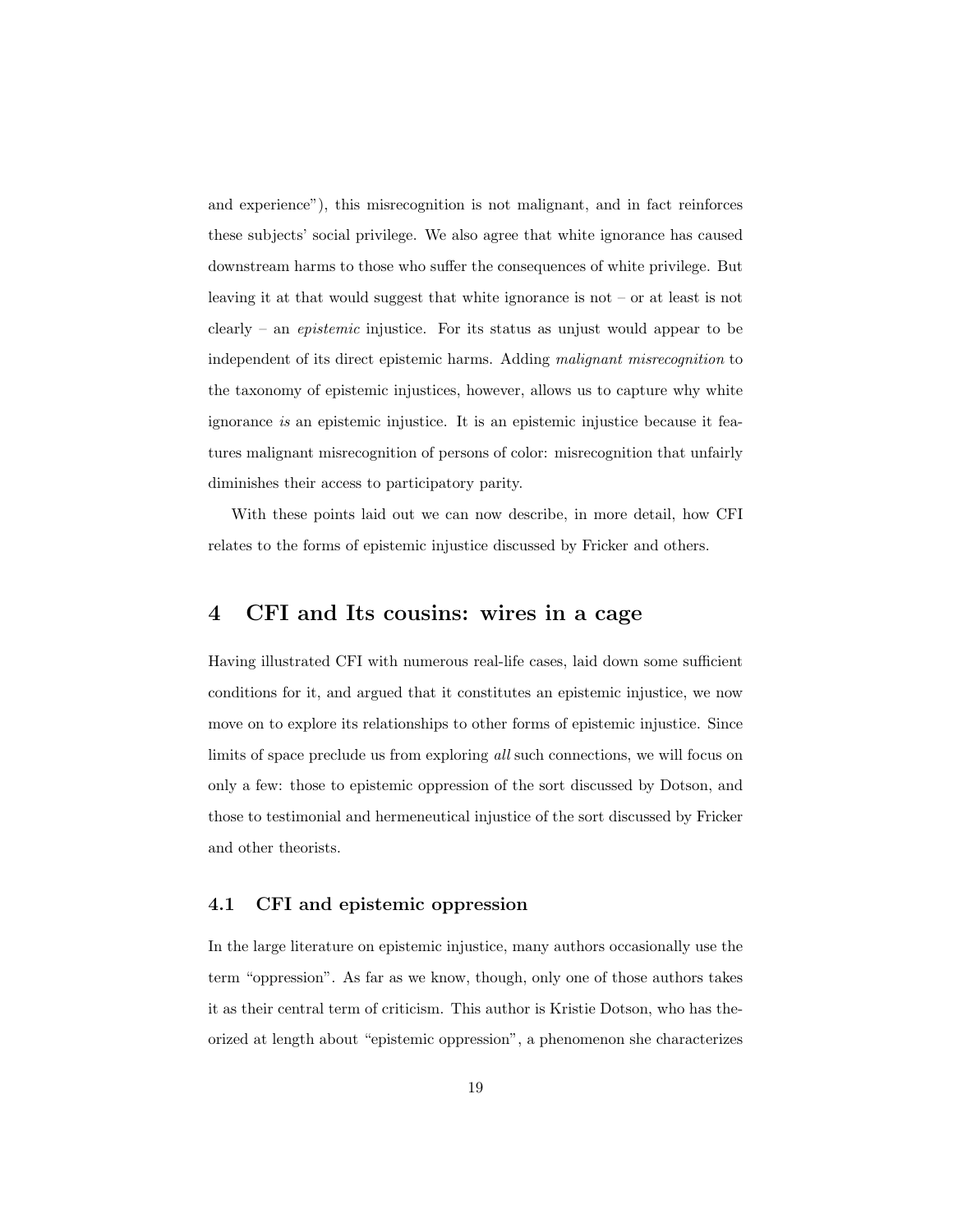in terms of exclusion:

Epistemic oppression... is primarily characterized by detrimental exclusions from epistemic affairs. Whether concerning hermeneutical resources or discourse on an important matter of social policy, epistemic oppression concerns routine and harmful exclusions from some domain of knowledge production. All the forms of epistemic injustice introduced here involve some form of pervasive, harmful epistemic exclusion. As such, they are all species of epistemic oppression.<sup>[35](#page-0-0)</sup>

The "species" Dotson references here are (what she calls) first order, second order, and third order epistemic oppression. To understand them, start with the notion of "epistemic resources": items we use to produce knowledge, for instance concepts or belief-forming mechanisms. Epistemic oppression counts as first order when it can be ameliorated simply by better utilizing the epistemic resources we already possess. For instance, consider the jury's rejection of Tom Robinson's testimony in To Kill A Mockingbird.<sup>[36](#page-0-0)</sup> This act of rejection counts as first order epistemic oppression because, by better utilizing our epistemic resource evaluating testimony in unbiased ways, it could be ameliorated. Epistemic oppression counts as second order when its amelioration requires that we construct new epistemic resources. Some second order oppression may have been ameliorated when, for instance, Simone de Beauvoir invented the concept of gender as distinct from the concept of sex. Finally, epistemic oppression counts as third order when its amelioration requires that we alter epistemic resources we already possess. Some third-order oppression might have been ameliorated when, for instance, Judith Butler successfully urged many theorists to alter the Beauvoirian concept of sex in such a way that sex is in some sense culturally

<sup>35</sup>Dotson (2012: 34). Also see Dotson (2014).

<sup>36</sup>This case has been widely discussed by Fricker (2007) and others.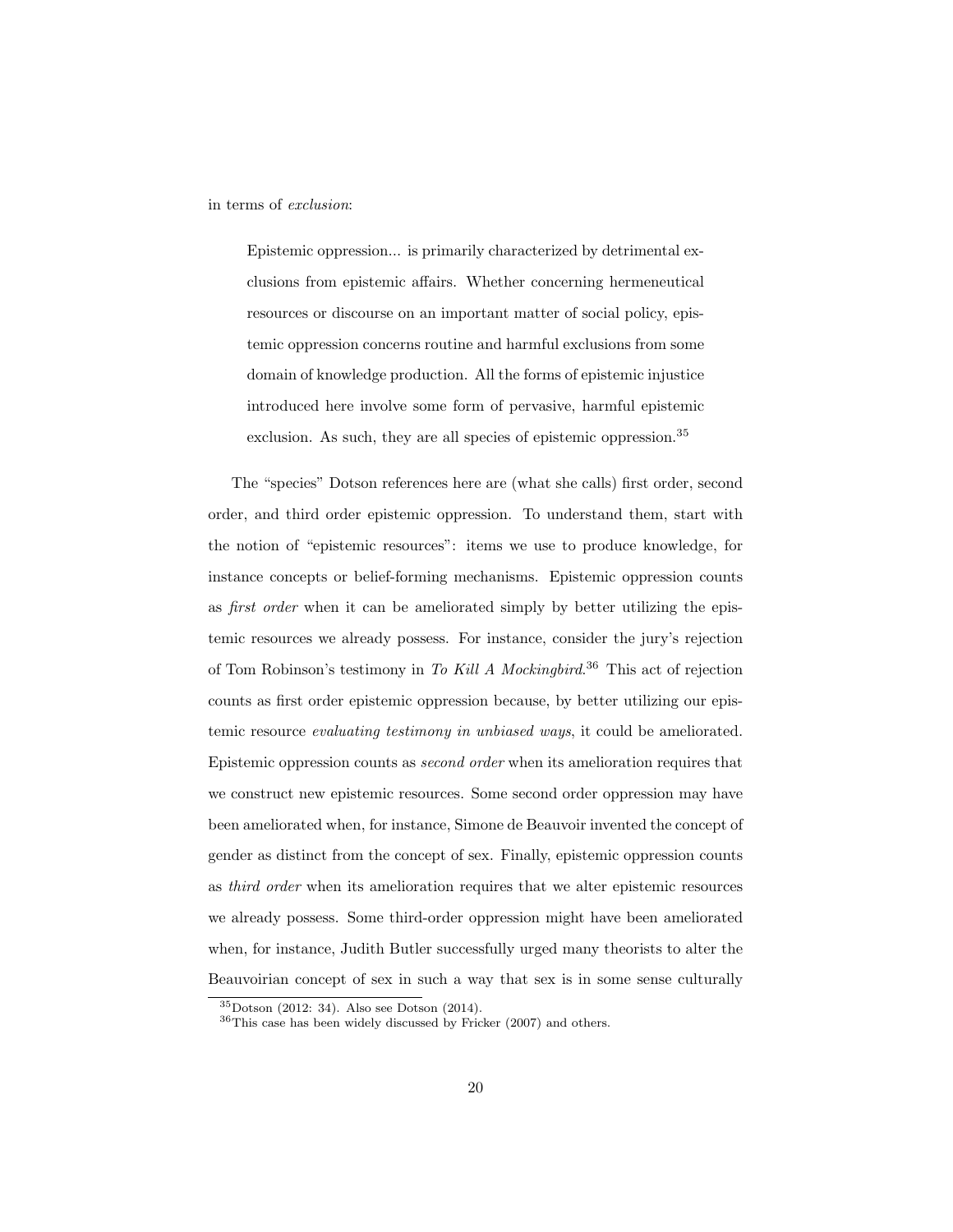constructed.[37](#page-0-0)

Dotson conceives of epistemic oppression as pervasive and harmful exclusion from epistemic affairs, where this exclusion comes in several forms depending on what is required for its amelioration. Since CFI is (or so we've claimed) an epistemic injustice on account of its role in systems of oppression (through malignant misrecognition), it is important to consider how CFI relates to the phenomena Dotson theorizes. Is CFI a species of Dotsonian epistemic oppression? Are they freestanding phenomena neither of which subsumes the other as a species? Are they intertwined in various non-freestanding (perhaps causal) ways *without* either being a species of the other?

These issues turn on what counts as "exclusion from epistemic affairs". There are two ways in which a person or group might be thus "excluded". First, they might be excluded from being subjects of knowledge: from being the producers and spreaders of knowledge. Second, they might be excluded from being objects of knowledge: from being involved with the content of the knowledge produced and spread. A wide conception of epistemic exclusion would subsume both of these phenomena. A narrow conception of it would subsume only the first. We aren't sure whether Dotson's conception of epistemic exclusion is wide or narrow in these senses. But we can say this much: on the wide conception of epistemic exclusion, CFI amounts to a species of Dotsonian epistemic oppression. It excludes the oppressed from being objects of knowledge, because it keeps certain content involving them from playing its proper role in the knowledge economy. On the narrow conception of epistemic exclusion, though, CFI is not a species of Dotsonian epistemic oppression. This is because it does not, at least not in and of itself, block or frustrate the oppressed from producing or spreading knowledge: it frustrates their role, not as knowers, but as things

 $37$ Butler (1999: 9-10): "...perhaps this construct called "sex" is as culturally constructed as gender; indeed, perhaps it was always already gender..."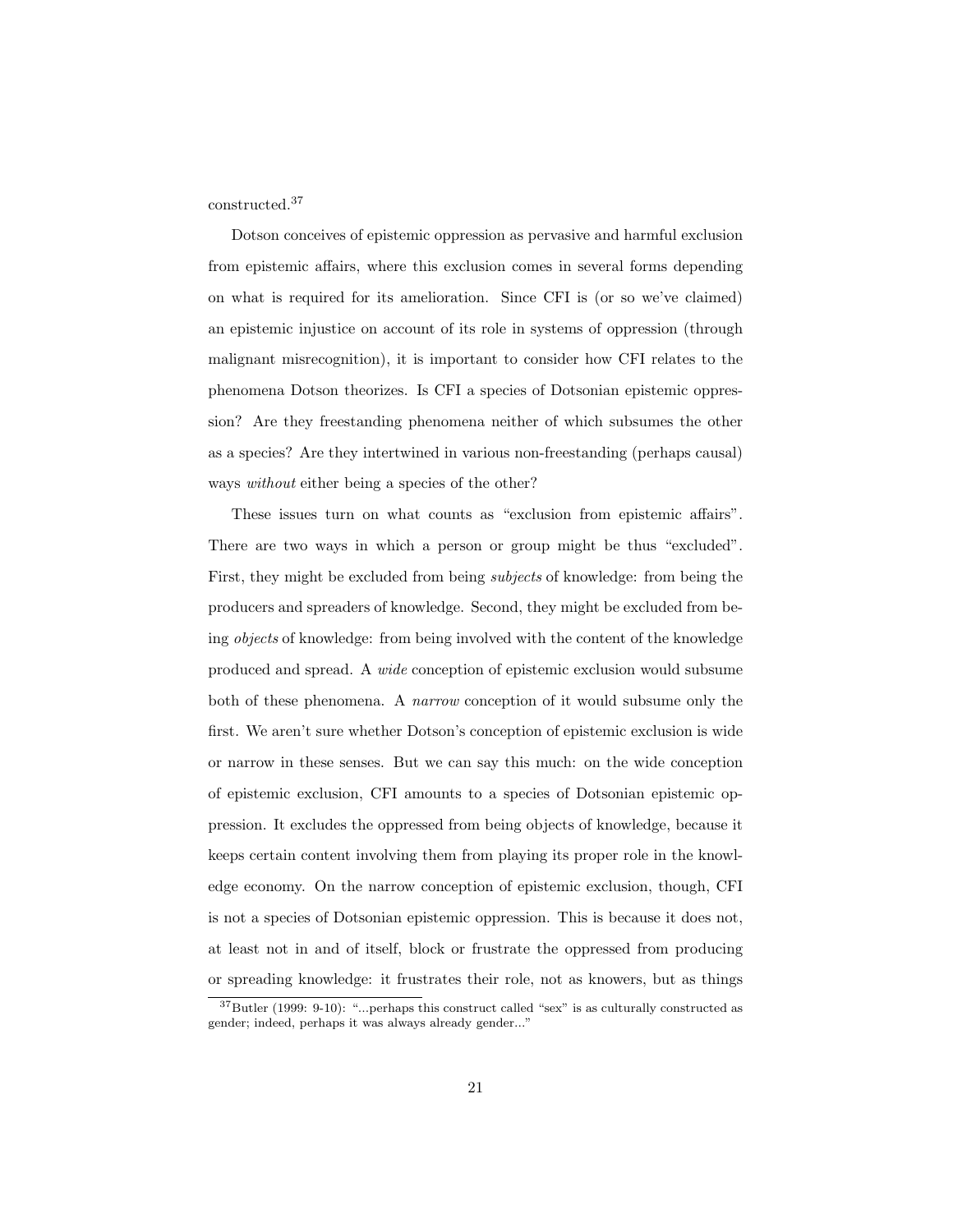known.

This is not to say that on the narrow conception of epistemic exclusion, Dotsonian epistemic oppression is unrelated to CFI. On the contrary, the two phenomena are (on that conception) related in important ways: the same ways in which CFI, testimonial injustice, and hermeneutical injustice are related. To these relations we now turn.

### 4.2 CFI and testimonial injustice

Is CFI a species of testimonial injustice? Already in Fricker's framework, content plays a role. Recall Tom Robinson. While the jury rejected Tom's testimony that he was innocent, they did not reject all of his testimony. For example, when he told them that he often helped his alleged victim with house chores, they believed him without question. We see in this example, then, that prejudicial rejection of testimony, due to the hearer's stereotyping of the speaker, does not typically apply wholesale across contents. Rather, it applies in a more targeted way.[38](#page-0-0) Rape testimony is rejected; testimony about chores is not. What happens here is not exactly that prejudiced hearers don't believe those speakers. Rather, it is that prejudiced hearers don't believe those speakers when they say that thing. Women aren't believed when they say they want to prioritize their careers; disabled persons aren't believed when they say they have a high quality of life; black persons aren't believed when they say they are innocent of crimes.

Indeed, before Fricker, this feature of testimonial injustice was observed by Patricia Hill Collins, who cites South African businesswoman Danisa Baloyi as saying, "As a student doing research in the United States, I was amazed by the [small] amount of information on Black South African women, and shocked that

<sup>38</sup>Fricker (2007: 131) is explicit on this point. She writes: "...Tom Robinson might have been relied on and trusted epistemically on certain matters even by the more thoroughly racist white citizens of Maycomb County - matters relating to his daily work, no doubt, and indeed many everyday matters of practical import, so long as there was... nothing about the subject matter that might be seen to imply that this Negro was getting above himself".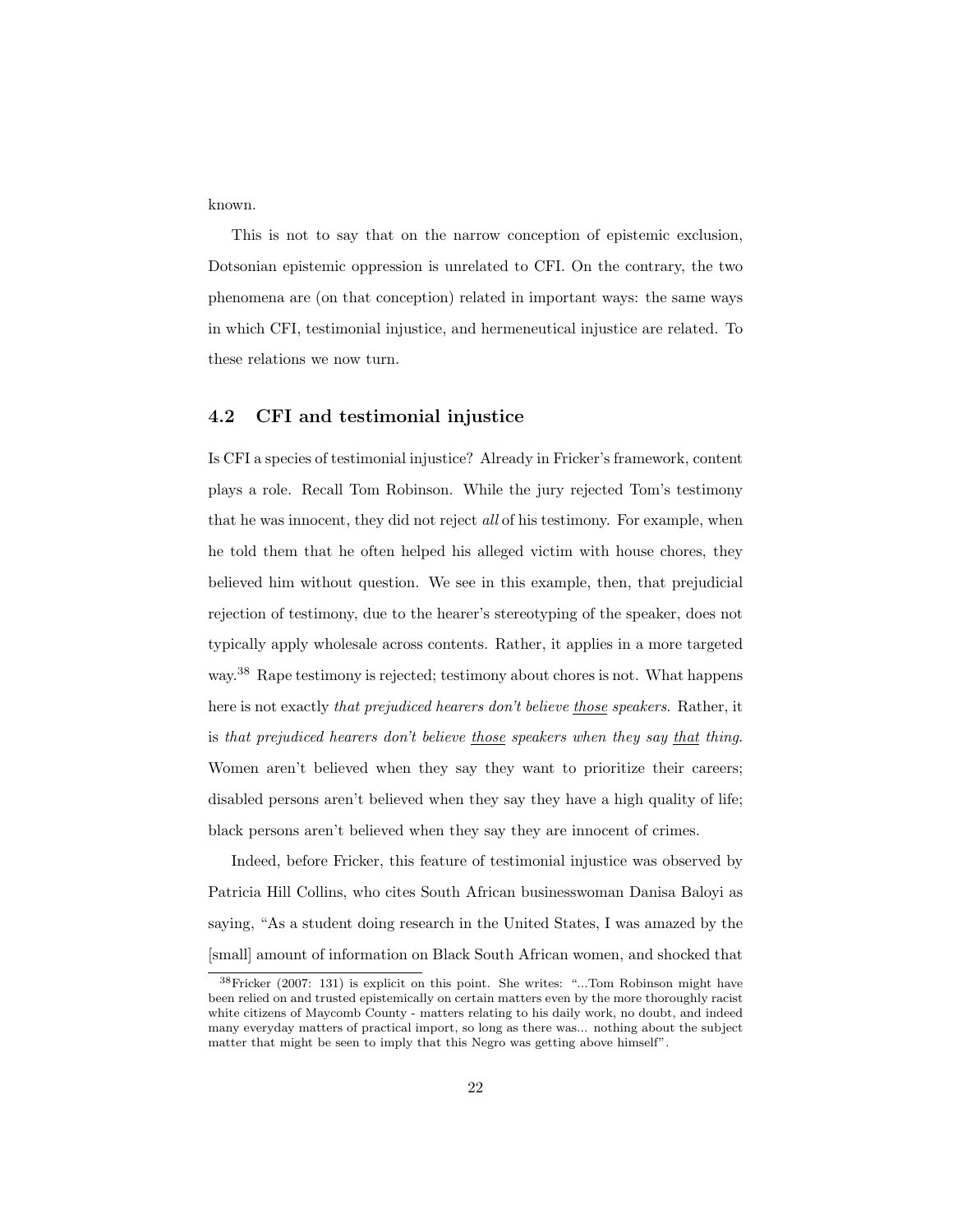only a minuscule amount was actually written by Black women themselves."[39](#page-0-0) Baloyi here observes a result of CFI – a dearth of information about Black South African women – as well as a compounding testimonial injustice: Black South African women's voices were excluded from this body of information. No doubt, much of the testimonial injustice was simultaneously CFI: Black South African women were not trusted as experts on their own lives and experiences both because of their identities and because of racist and xenophobic prejudices involving the contents of their would-be contributions.

Although CFI and testimonial injustice often occur simultaneously, we think there are good reasons to distinguish them from one another. First, testimonial injustice – as described by Fricker – has distinct manifestation conditions from CFI. In cases of testimonial injustice, prejudice regarding the speaker is always present. But many cases of CFI don't feature prejudice regarding the speaker. Prejudice about the speaker is thus essential to testimonial injustice, but inessential to CFI. This difference in manifestation conditions gives rise to a second difference between the CFI and testimonial injustice, namely a difference in kind among the harms associated with the two phenomena. Whenever a hearer commits a testimonial injustice against a speaker, the hearer insults that speaker in particular by impugning that speaker's identity. This personalized insult constitutes a harm and, at least in the cases where the identity at issue is itself subjected to oppression, this personalized insult is an injustice. Such insults need not be made in cases of CFI, where the speaker's identity need not be impugned.

For these reasons, we reserve the phrase "testimonial injustice" for the phenomenon which Fricker points out via that label and which many others have discussed – that is, the phenomenon occurring when, due to prejudice regarding a speaker, a hearer rejects that speaker's testimony. CFI is not a species of

<sup>39</sup>Hill Collins (1991), 3, citing Baloyi (1995), 41.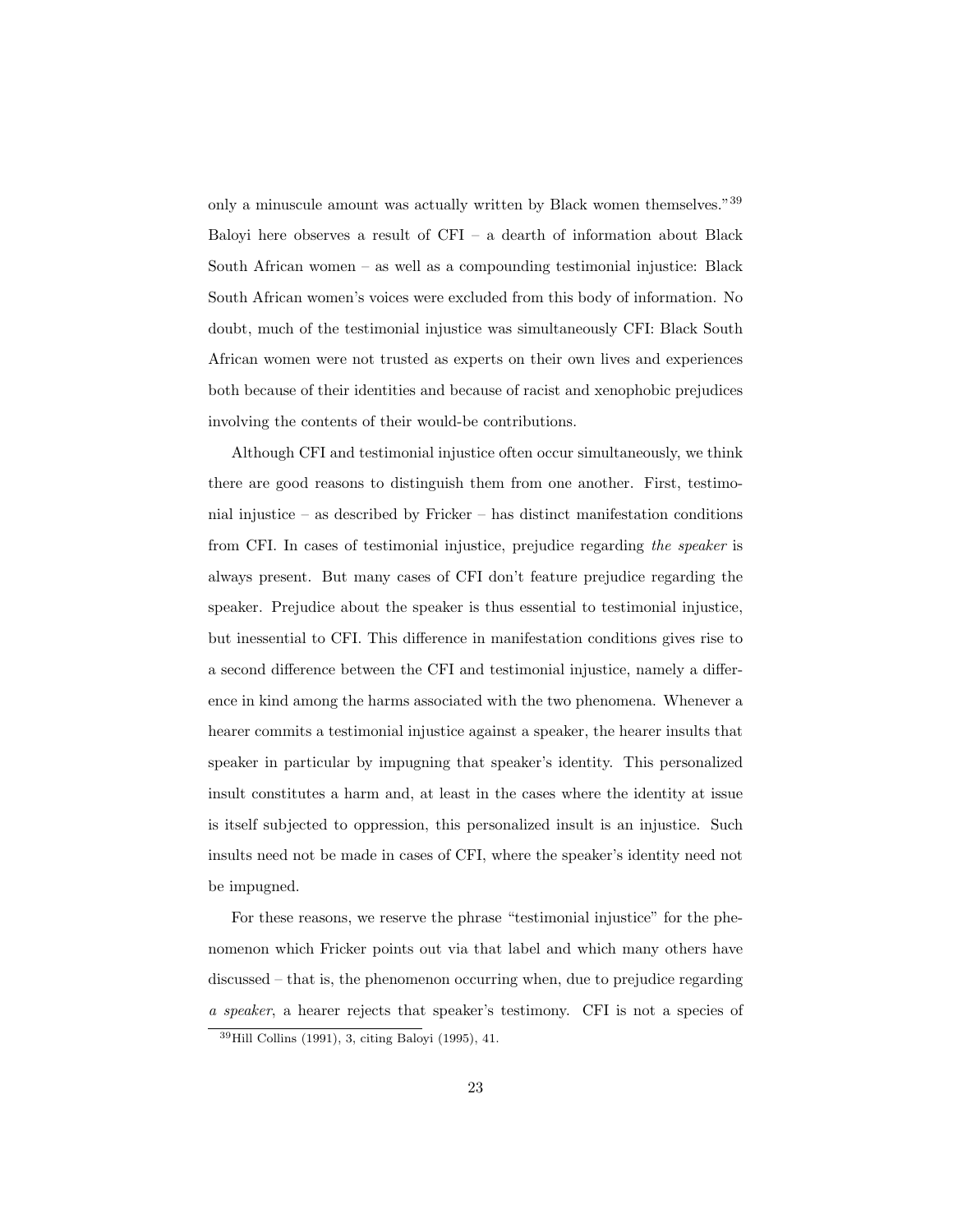this phenomenon. Nonetheless, CFI and testimonial injustice do not stand free of one another. Rather, they are importantly related causally, in at least two ways.

First, testimonial injustice and content-focused injustice can overlap. Suppose a hearer has some prejudice involving the content of some testimony, but not enough to make them reject that testimony. And suppose the same hearer also has some prejudice about the identity of the speaker of that very same testimony, but again not enough to make them reject the testimony. These two vectors of prejudice might jointly determine the rejection of an item of testimony even though neither of them is strong enough to do the trick on its own. For example, a Black male speaker might say "women are on average paid less than men for the same work" to a hearer who harbors some (but not very much) anti-black prejudice and some (but not very much) anti-woman prejudice. Here, the two vectors of prejudice might jointly result in the hearer rejecting the testimony, even though neither of them is strong enough to bring about that result on its own. (And, of course, multiple vectors of prejudice might jointly result in testimony rejection while each of them is strong enough on its own to do the trick, so that they "overdetermine" the outcome.)

Second, content-focused injustice and testimonial injustice *reinforce* one another in the sense that each of them blocks certain paths to the removal of the other. To illustrate this, consider a scenario in which CFI operates and then testimonial injustice subsequently operates as well. Suppose, for instance, that a male worker in an office tells his male boss that women frequently have good ideas. Further suppose that the boss stereotypes women as being incapable of having good ideas, and because of this rejects his male worker's assertion, thereby committing an act of CFI. Finally, suppose that at a later point, Susan (another worker in the office) comes to the boss with an idea, and that the boss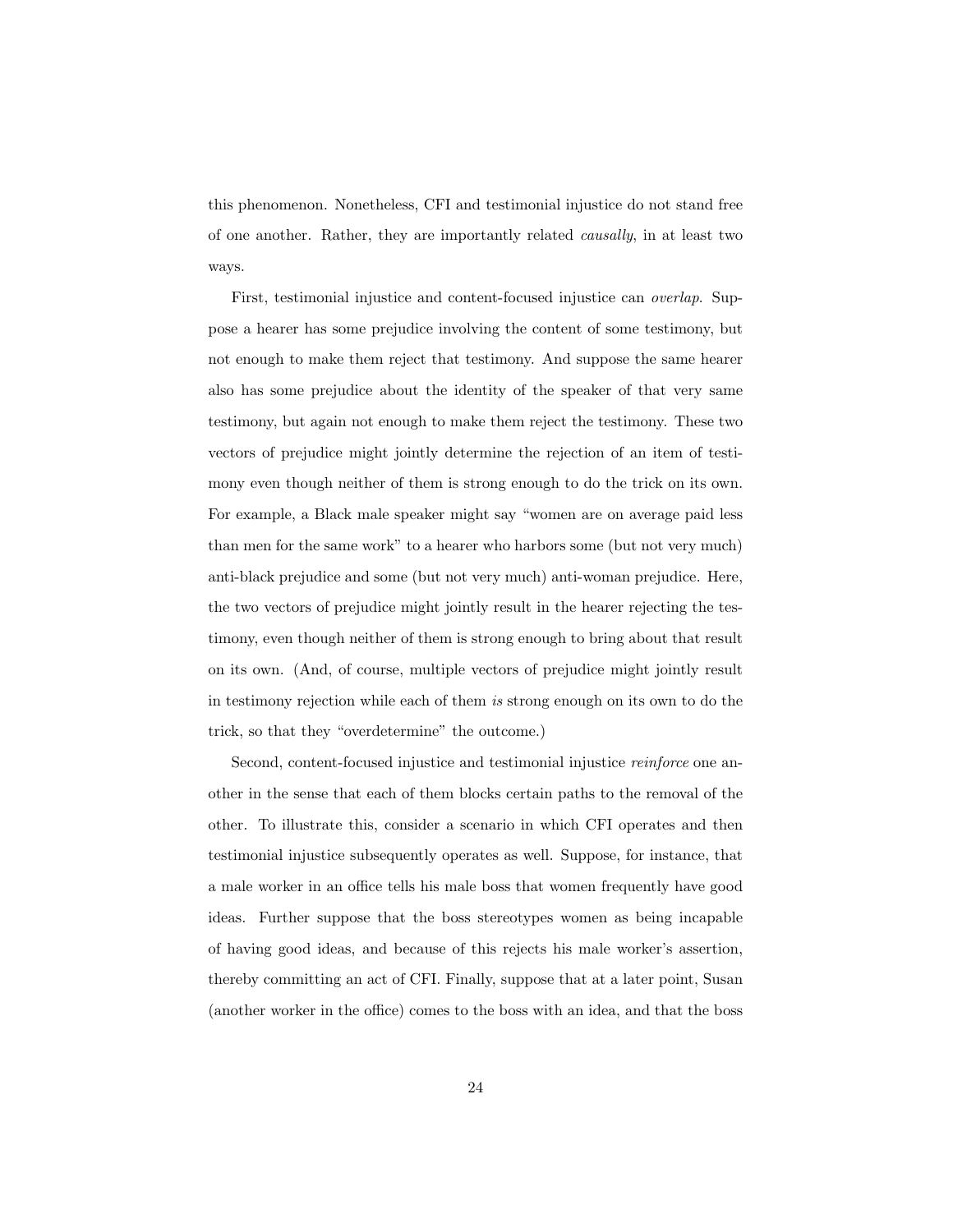rejects Susan's idea in an act of testimonial injustice. Now, the following judgement about such a case seems correct: if the boss had believed his male worker, he would have been more likely to believe Susan as well. After all, the male worker's assertion – "Women frequently have good ideas" – challenges the boss's anti-woman stereotypes. By accepting such an assertion, the boss would begin, if only in a small way, to stop stereotyping women as being incapable of having good ideas. And, should the boss thus begin to stop stereotyping, he would become more likely to accept women's ideas – such as Susan's idea. The key point to notice, though, is that CFI stops this process in its tracks: by prejudicially rejecting his male worker's assertion in an act of CFI, the boss stops a process that would render him less likely to commit future acts of testimonial injustice. The scenario thus illustrates an important (and we think common) causal interaction between CFI and testimonial injustice. In this causal interaction, CFI reinforces testimonial injustice by blocking a path to its removal.[40](#page-0-0)

The reinforcement works in the opposite direction as well, with testimonial injustice reinforcing CFI. To illustrate this, suppose that the acts in our scenario happen in a different order. Suppose, in particular, that the first thing to happen is that Susan goes to the boss with an idea which he rejects in an act of testimonial injustice; and that subsequently, the male worker asserts to the boss that women frequently have good ideas - and that the boss rejects this assertion, in an act of CFI. Here, it seems correct to judge that, had the boss believed Susan's assertion in the first place, he would have been more likely to believe his male worker's assertion later as well. After all, believing a woman's assertion renders one more receptive to the thought that women have good ideas

<sup>40</sup>Young (1990: 65): "The cultural imperialism in which white men make stereotypical assumptions about... Blacks or women, for example, contributes to the marginalization and powerlessness many Blacks and women suffer". The patterns of reinforcement we've broached here begin to fill in the details about how this "contribution" proceeds. As Sonny Kim also pointed out to us, CFI can lead to the creation of certain identities  $-e.g.,$  sexist men labeling another man as a 'feminist' – that then result in testimonial injustice.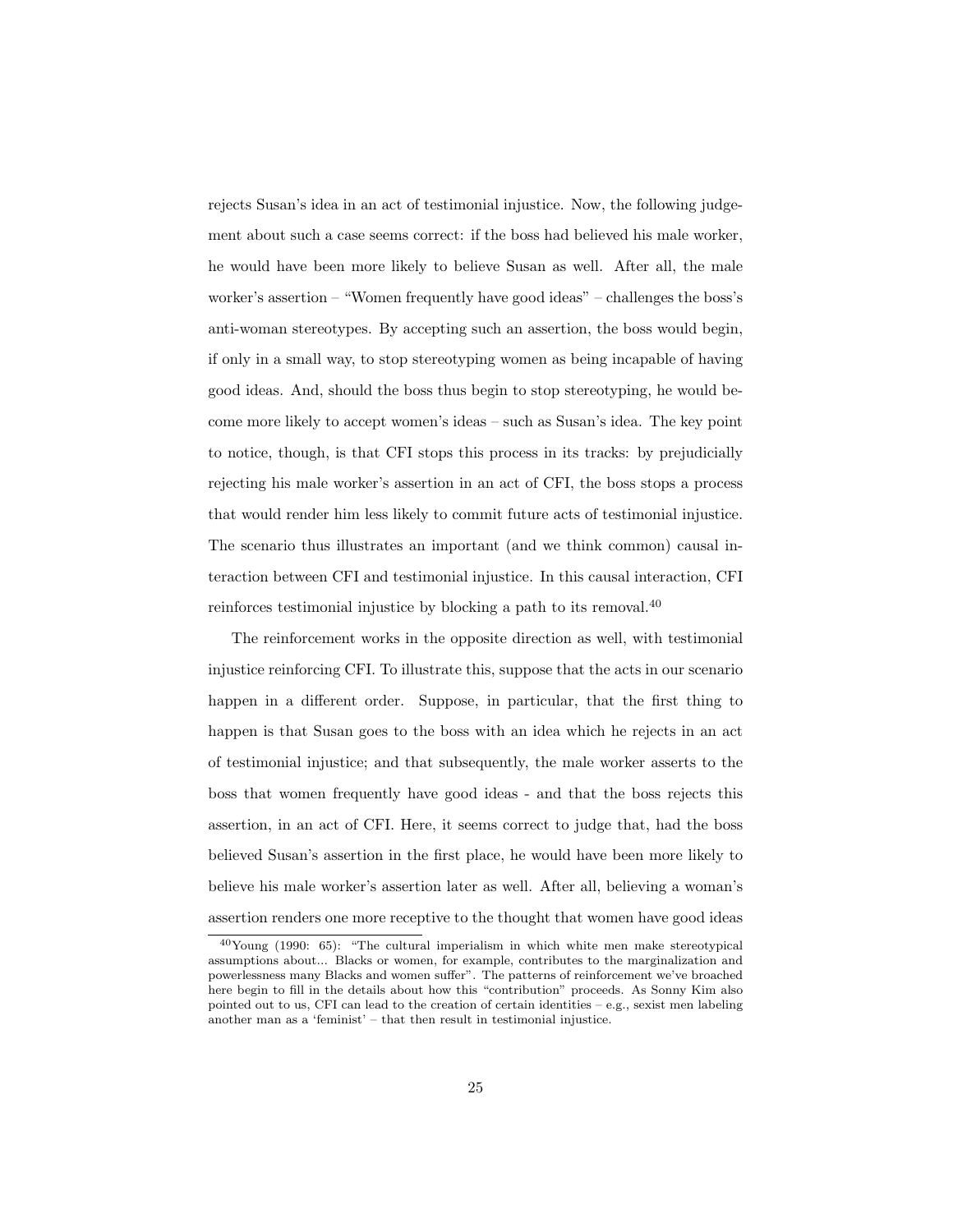(at least if the woman's assertion later bears fruit in practice). In our newly rearranged version of the story, then, the boss would have been more inclined to believe his male worker, had he (earlier on) believed his female worker. The key point to notice, though, is that testimonial injustice stops this process in its tracks: by prejudicially rejecting his female worker's assertion in an act of testimonial injustice, the boss stops a process that would render him less likely to commit future acts of CFI. This version of our scenario illustrates the point that testimonial injustice causally reinforces CFI by blocking paths to its removal.

In sum, CFI and testimonial injustice are mutually reinforcing in the sense that each of them blocks certain paths to the removal of the other. In this way they resemble wires in a cage. Try to push a given wire aside, and the other wires reinforce it; try to push those reinforcing wires aside, and the original wire reinforces *them.* Similarly with testimonial injustice and CFI: try to reduce testimonial injustice by teaching people about oppressed groups, and CFI resists those efforts; try to reduce this resistant CFI, and testimonial injustice resists those efforts. In this way testimonial injustice and CFI do not stand free but instead prop one another up. They are not isolated wrongs, but elements of a structure or *system* which can only be seen macroscopically: a birdcage.

#### 4.3 CFI and hermeneutical injustice

Hermeneutical injustice, also connects to CFI in important ways. Hermeneutical injustice happens when people can't understand their own experience because, due to unequal social power relations, they lack the necessary tools (e.g., concepts).[41](#page-0-0) Such a person, in Fricker's terminology, is "hermeneutically marginalized". This form of injustice both causally reinforces, and is causally reinforced by, CFI; the two forms of injustice also sometimes overlap.

 $41$ See e.g. Fricker (2007: 147-161) and Medina (2013).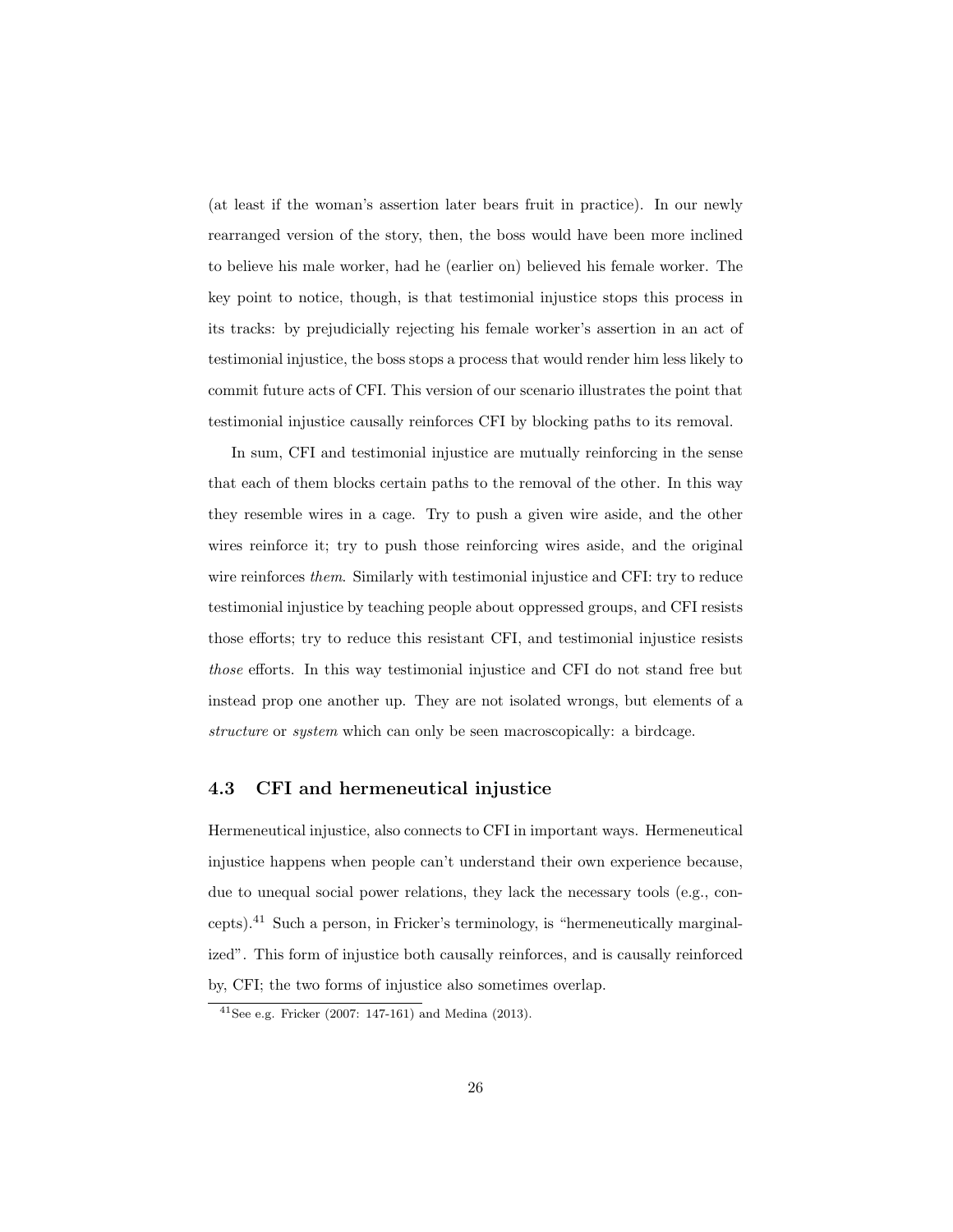In bringing out these causal connections, we follow Fricker in using the concept of 'sexual harassment' as our central example. Before the development and dissemination of this concept, women widely faced a similar set of negative experiences that they found hard to understand or articulately explain. The concept of sexual harassment served to delineate these particular experiences, giving women the ability to understand them and articulately explain them. The lack of this concept, before its development and dissemination, gave rise to an important instance of hermeneutical injustice.

Using this example of hermeneutical injustice, we can ask about connections between CFI and hermeneutical injustice. We propose that CFI is a causal mechanism that reinforces – or even establishes – hermeneutical injustice. This can occur in at least two ways. The first concerns the development of a concept. The development of a concept like "sexual harassment" typically occurs through persons having a conversation about and realization of their shared experiences. This process is depicted in a first-person account from Susan Brownmiller's memoir of the US women's liberation movement (cited by Fricker):

We realized that to a person, every one of us...had had an experience like this at some point, you know? And none of us had ever told anyone before. It was one of those click, aha! moments, a profound revelation.... Eight of us were sitting in an office of Human Affairs... brainstorming about what we were going to write on the posters for our speak-out... We wanted something that embraced a whole range of subtle and unsubtle persistent behaviors. Somebody came up with "harassment." Sexual harassment! Instantly we agreed. That's what it was.<sup>[42](#page-0-0)</sup>

One way CFI can reinforce hermeneutical injustice is by preventing or de-<sup>42</sup>Fricker (2007: 150).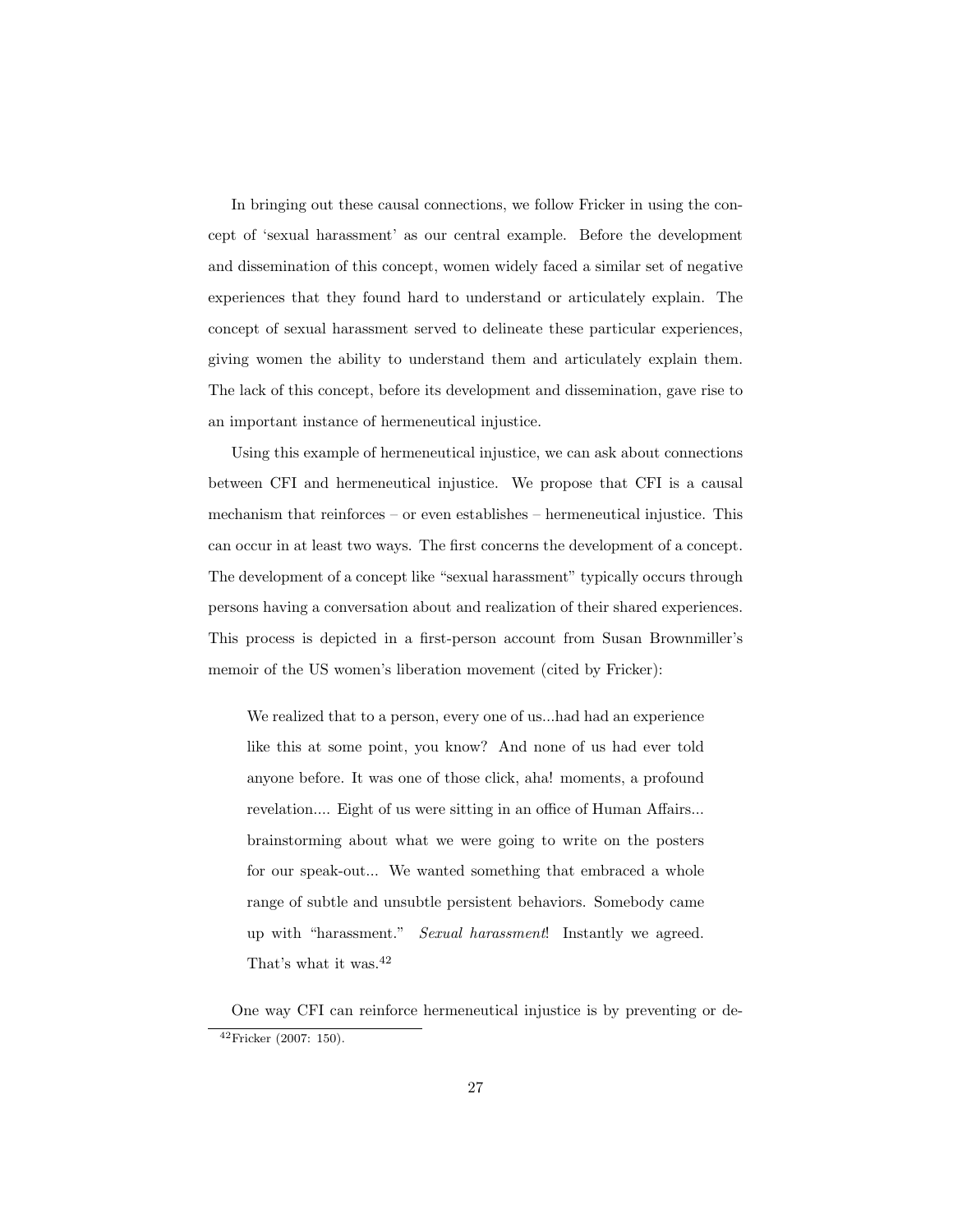laying interactions necessary for developing a particular concept. For example, suppose that male colleagues of women being harassed had gone to administrators to report the mistreatment of their female colleagues, and administrators dismissed their testimony due to prejudicial views about women (for example, as being 'too sensitive'). In such a scenario, CFI would reinforce hermeneutical injustice: by failing to take men's reports of harassment seriously, administrators would not facilitate the discussions necessary for developing a concept of sexual harassment.

A second way that CFI can reinforce hermeneutical injustice concerns access to already-developed concepts. In the previous example, hermeneutical injustice arose because the concept of sexual harassment had not yet been developed. But hermeneutical injustice can occur even when a relevant concept exists. So long as someone does not have access to the needed concept, they will be unable to fully understand or articulate their experience. Lauren Zuniga illustrates hermeneutical injustice in her poem "Confessions of an Uneducated Queer". There, she writes, "This is for the first time I ever heard the term 'heteronormative' and felt like I was handed a corkscrew after years of opening the bottle with my teeth."[43](#page-0-0) Zuniga here describes the profound effect of gaining, with a term and concept, the ability to understand her experience of heteronormativity. Yet the hermeneutical injustice she suffered was due, not to the non-existence of a concept of heteronormativity, but rather to Zuniga's lack of access to this concept.

CFI can result in someone's being cut off from or delayed from accessing concepts required to understand significant experiences. To see how, it is important to first notice that access to concepts is cut off or delayed when concepts do not have *uptake*: that is, when they are not taken seriously, adopted, or spread within one's community. Failure of uptake is sometimes due to CFI: a concept

<sup>43</sup>Zuniga (2012).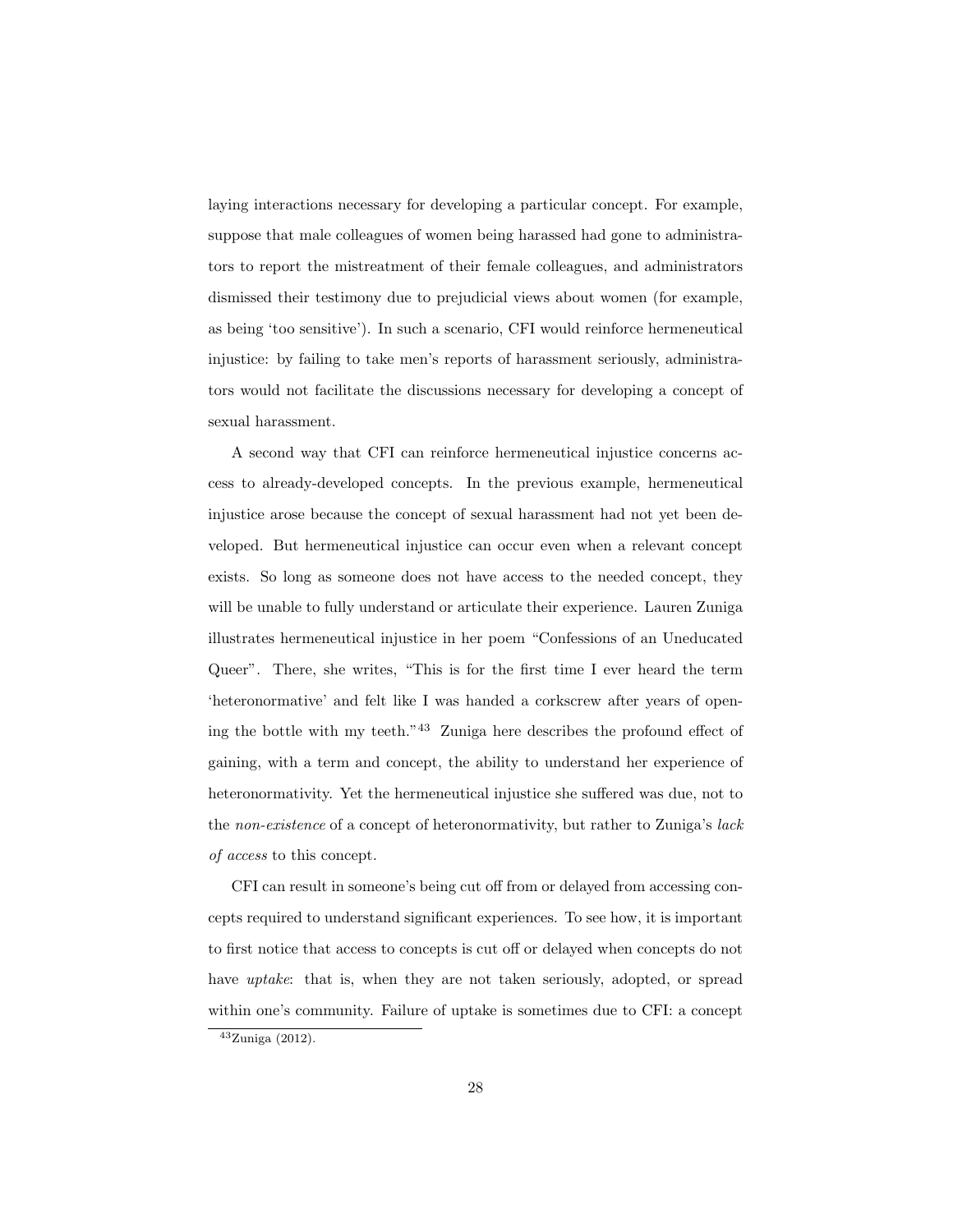needed to describe a marginalized group's experience is developed, but those outside of the group reject or ignore testimony deploying that concept due to their prejudice, effectively preventing the spread of this concept.[44](#page-0-0) One example of this phenomenon comes from right-wing TV personality Bill O'Reilly. When O'Reilly received reports that many Harvard students were upset by the heteronormative remarks of a visiting speaker, he began a segment on the event as follows:

Another controversy at Harvard, this one over something called "heteronormative" remarks made by actress Jada Pinkett Smith... We'll define heteronormative in a moment. I can hardly say it. But, apparently Ms. Smith received an award from Harvard and then told the crowd that women in America can have it all, a good career, family, devoted husband, things like that. According to the Harvard "Crimson" newspaper, some gays objected to Ms. Smith's remarks because they were directed at heterosexuals exclusively, thus [motioning scare-quotes] "heteronormative".[45](#page-0-0)

In this monologue, O'Reilly mocks the concept of heteronormativity. Moreover, he seemingly does so because he associates this concept with gay persons and harbors prejudice against this group. In mocking the concept, O'Reilly effectively characterizes it as an absurdity that his listeners should not employ or take seriously. Given the predictable result that his listeners then do not deploy this concept, it is more likely that persons in their social circles fail to be exposed to this concept. The ensuing conceptual lacuna creates hermeneutical injustice. O'Reilly's act of CFI blocks a path by which people might gain access to the concept of heteronormativity. In this way, CFI causally reinforces

<sup>44</sup>This is one of the themes of Pohlhaus (2012) and Medina (2013).

<sup>45</sup>See "Were Jada Pinkett Smith's Recent Comments at Harvard Too 'Heteronormative' ?" Fox News, March 9, 2005.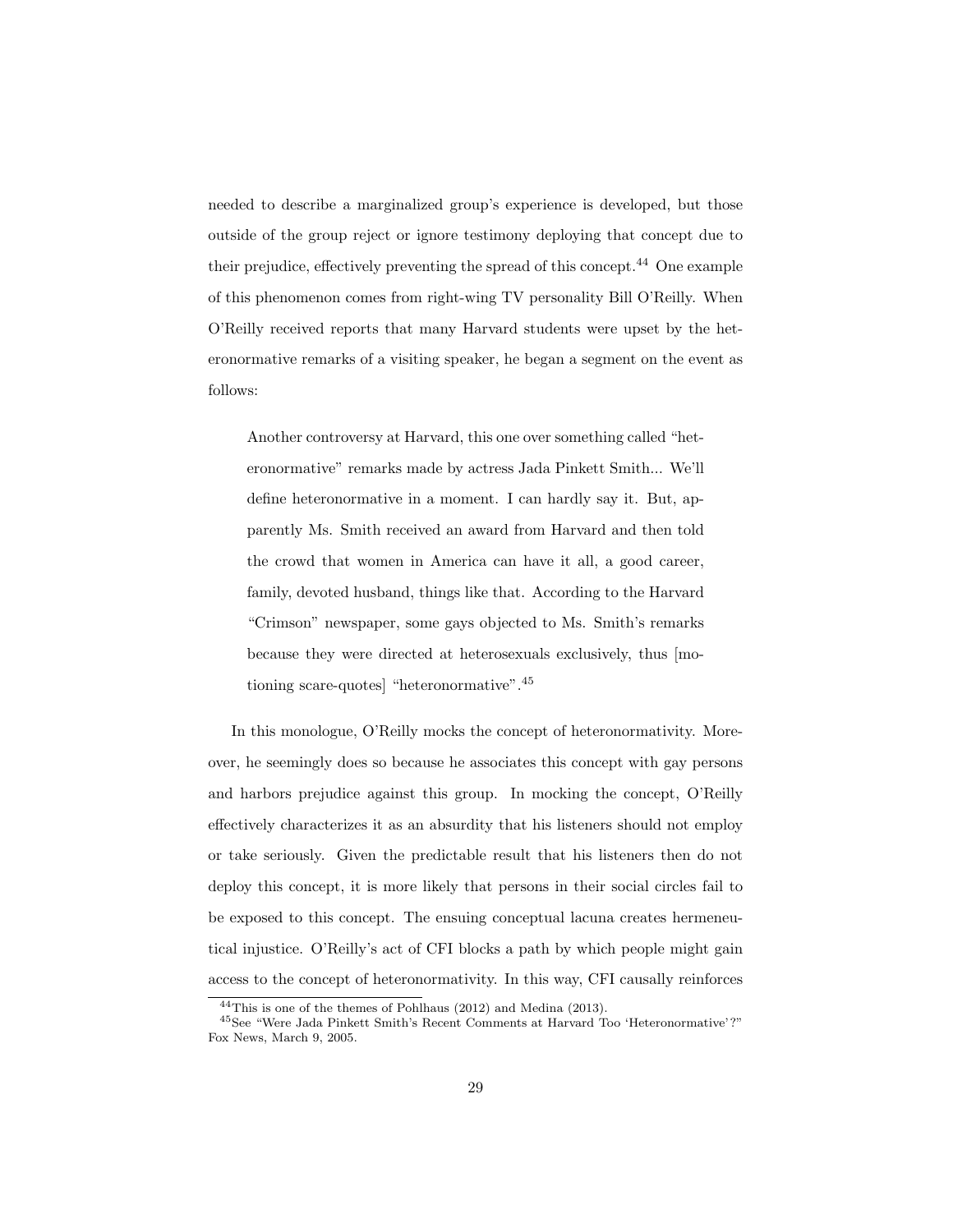hermeneutical injustice.<sup>[46](#page-0-0)</sup>

Plausibly, the reinforcement runs in the other direction too, with hermeneutical injustice causally reinforcing CFI. Rather than illustrate this point, though, we will move on to a new one. In particular, we move on to the point that these two forms of injustice can causally overlap. To see how this might happen, suppose that hermeneutical injustice makes it difficult to articulately describe the experience of interacting with police while being a black person in contemporary America. Such a supposition would be true if, as is wholly possible, we have not yet zeroed in on concepts adequate to the experience in question, concepts standing to that experience as the concept of heteronormativity stood to Lauren Zuniga's experience. Further suppose that a white person tries to explain to another white person the experience black persons face when interacting with police. In this case, the speaker may only be able to describe the relevant experience inarticulately. Now suppose that, in a certain case, this inarticulateness is not quite enough on its own to keep the hearer from believing the speaker. In such a case, if the hearer *also* harbors prejudice against black persons, this prejudice might, in combination with the relevant inarticulateness, bring the hearer to reject the speaker's testimony. In such a case, which seems possible to us, hermeneutical injustice and CFI causally overlap; they jointly determine an unjust rejection of testimony (and, of course, similar cases might feature overdetermination).

Testimonial injustice, hermeneutical injustice, and content-focused injustice form a network of mutually reinforcing injustices. They block paths to the removal of one another and also causally overlap. And so it happens that even when particular acts of the relevant sorts seem like minor inconveniences in

<sup>46</sup>Another case: during a rally for his 2016 presidential campaign, Donald Trump "made thinly veiled jokes about the lack of sexual attractiveness of the female protesters and the lack of hetero-normative manliness of the males" (Kurtz 2016). Here again, preemptive CFI occurs when a speaker mocks the concept of heteronormativity.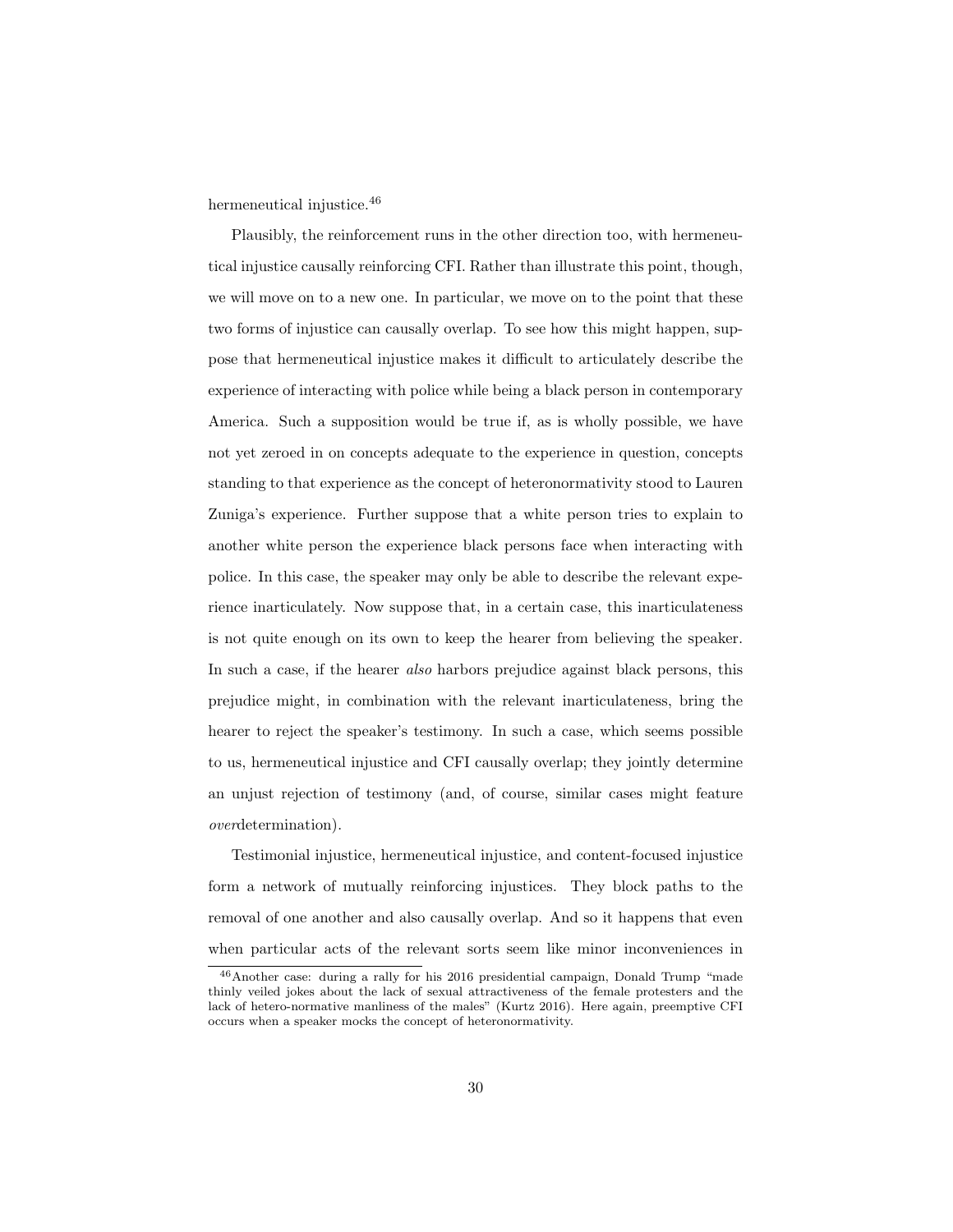and of themselves, those acts jointly constitute a harmful structure which is profound, pervasive, and resilient. They constitute a birdcage.[47](#page-0-0)

# 5 Conclusion

There is a rich and complicated network of epistemic (and social and political) injustices, a network featuring many different phenomena that interact in mutually reinforcing ways. While some of these phenomena feature prejudice against the speaker who makes an assertion, others feature prejudice involving the content of the assertion a speaker makes. Our aim here has been to bring the latter kinds of epistemic injustice to light, theorizing about their nature and their relationships to other kinds of epistemic injustice.

For the sake of simplicity we've restricted our analysis to only two kinds of actions: rejections of assertions and preemptions of assertions. Further work on CFI might proceed by removing various aspects of this simplification. For instance, CFI can no doubt occur when a person *ignores*, accepts, makes, or encourages assertions at least in part because of prejudice involving their content. Similarly, it can no doubt occur when a speaker, recognizing that a hearer's prejudice involving an assertion's content will keep that hearer from accepting that assertion, *refrains* from making that assertion.<sup>[48](#page-0-0)</sup> Other instances of CFI might happen when people reject (and preempt and so on), not assertions, but other speech acts such as questions. Presumably, instances of CFI can involve any speech act. For that matter, they can presumably involve things other than

<sup>47</sup>To see some of the further wires in the cage, think about cases where someone is taken to be authoritative about a marginalized group precisely because they do not belong to it (e.g., heterosexuals about LGBTQ persons, men about women). Such authority often is fragile, and depends in particular on the non-member's claims aligning with dominant, prejudiced beliefs about that group. That is, credibility excess does often attach to people because of their identity, but in many cases, it is contingent on the content of their claims matching up with prejudiced views about the groups being reported-on; the credibility excesses at issue can be lost when the reporter contradicts or questions these prejudicial views. In this type of scenario, again, we see that testimonial injustice and CFI work in tandem.

<sup>48</sup>Compare "testimonial smothering" from Dotson (2011).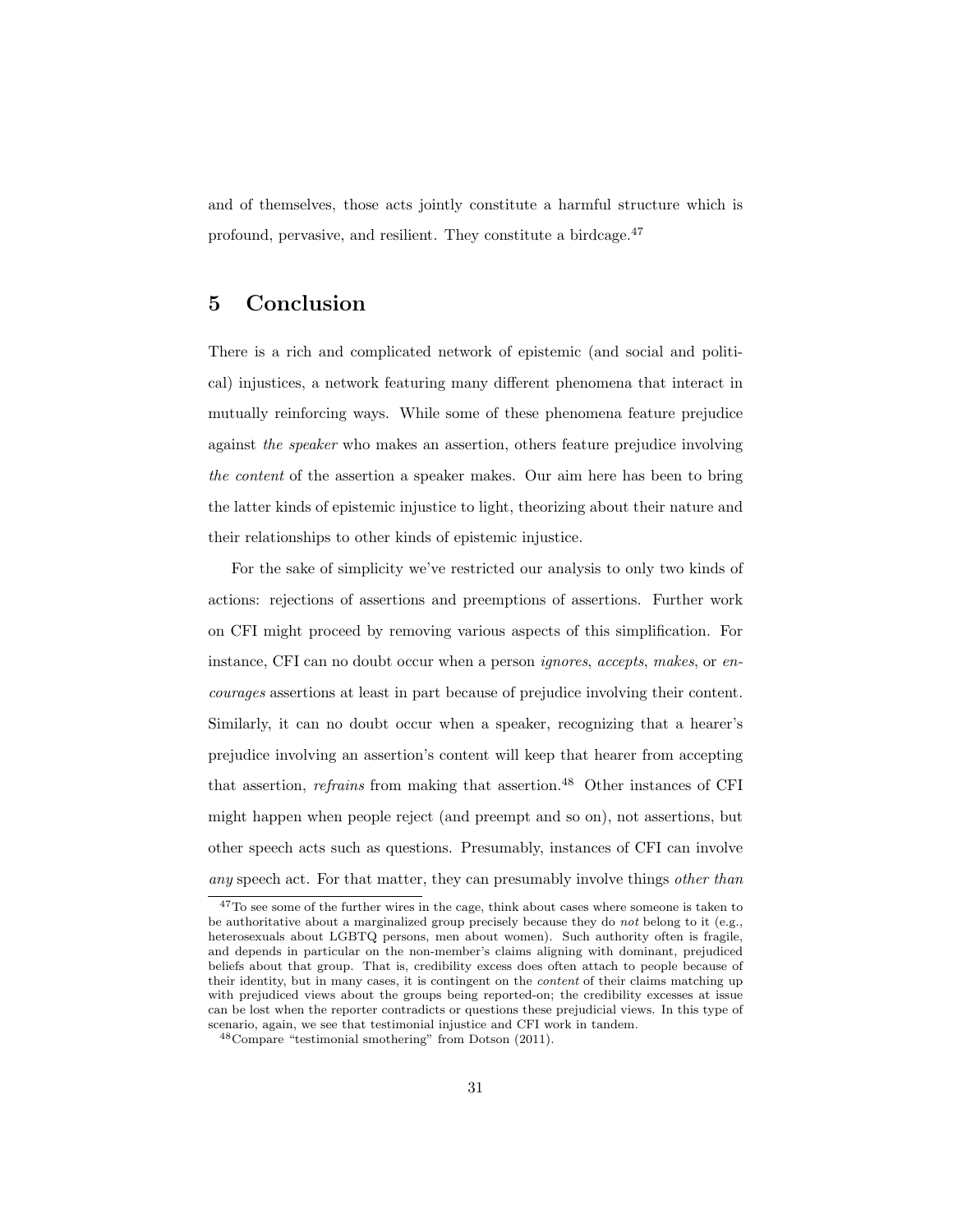speech acts. For instance, people might prejudicially interpret or ignore or reject concepts or physical evidence or as-yet-unasserted theories.<sup>[49](#page-0-0)</sup> Moreover, we see no reason to believe that prejudice must be involved in every case of CFI. While prejudice does function systematically (in the ways we have tried to illuminate) to lead to malignant misrecognition and (thereby) epistemic injustice, there is no reason to think it is required for this systematic functioning. CFI without prejudice is a live possibility; similarly for CFI without assertion and CFI without speech acts. These further varieties of CFI, far from undermining our analysis, show how that analysis fruitfully suggests new directions for further research, in particular research attempting to remove our initial simplifications by exploring the ways in which the many forms of CFI relate to each other, to other forms of epistemic injustice, and to systematic socio-political oppression.[50](#page-0-0)

# 6 Bibliography

- Anderson, E. (2012). "Epistemic Justice as a Virtue of Social Institutions". Social Epistemology 26/2: 163-173.
- Anderson, E. (2017) "Feminist Epistemology". Stanford Encyclopedia of Philosophy. https://plato.stanford.edu/archives/spr2017/entries/feminism-epistemology/
- Appiah, A. (1994) "Race, Culture, Identity: Misunderstood Connections". The Tanner Lectures on Human Values.17: 51-136.
- Beeby, L. (2011). "A Critique of Hermeneutical Injustice" Proceedings of the Aristotelian Society 111/3: 479-486.
- Butler, J. (1999) Gender Trouble. London: Routledge, 2nd edition.
- The Combahee River Collective (1979). A Black Feminist Statement. WSQ: Women's Studies Quarterly, 42(3-4), pp.271-280.
- Congdon, M. (2018). "What's Wrong With Epistemic Injustice?". In Kidd, Medina, and Pohlhaus (eds), The Routledge Handbook of Epistemic Injustice. Routledge.

Cudd, A. (2006) Analyzing Oppression. Oxford University Press.

<sup>49</sup>Examples of people doing these things can be found in Anderson (2017, section 5), Appiah (1994), and Sullivan and Tuana (2007).

<sup>&</sup>lt;sup>50</sup>For helpful discussion we thank Roxy Barbera, Maren Behrensen, Joanna Blake-Turner, Joe Corabi, Emmalon Davis, Mikkel Gerken, Daniel Greco, Johann Neem, Naomi Scheman, Jason Stanley, Neal Tognazzini and audiences at Princeton University, San Francisco State University, Simon Fraser University, and Western Washington University.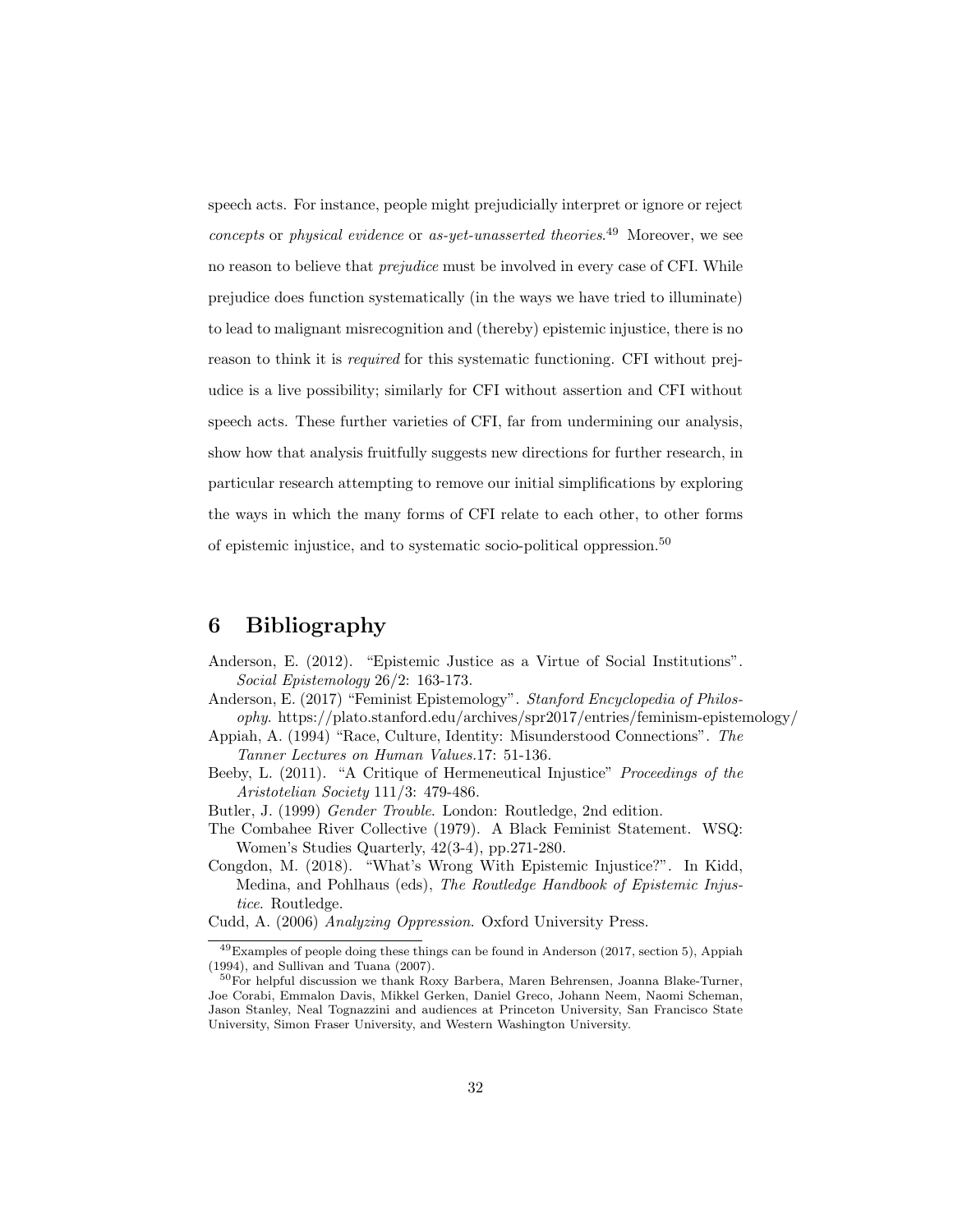- Decker, E. & Wilson, J. (2013) "Russia's "Gay Propoganda" Law". The School of Russian and Asian Studies. Accessed July 25, 2017.
- Davis, E. (MS). "A Tale of Two Injustices: Epistemic Injustice In Philosophy".
- Dotson, K. (2011). "Tracking Epistemic Violence, Tracking Practices of Silencing". Hypatia 26/2: 236-257.
- Dotson, K. (2012). "A Cautionary Tale: On Limiting Epistemic Oppression". Frontiers 33/1: 24-47.
- Doston. K. (2014) "Conceptualizing Epistemic Oppression". Social Epistemol $oqy$  28(2): 115-138.
- Faderman, L. (2015) The Gay Revolution: The Story of the Struggle. Simon & Schuster
- Fraser, N. (1998). Social Justice in the Age of Identity Politics: Redistribution, Recognition, and Participation. Tanner Lectures On Human Values, vol. 19, ed. G. Peterson, University of Utah Press, pp. 1-67.
- Fraser, N. and A. Honneth. (2003). Redistribution or Recognition: A Political-Philosophical Exchange. Verso.
- Fraser, N. (2008). "Why Overcoming Prejudice is Not Enough: A Rejoinder to Richard Rorty". In K. Olson (ed.), Adding Insult to Injury: Nancy Fraser Debates Her Critics, Verso, pp. 82-88.
- Fricker, M. (2007) Epistemic Injustice: Power and the Ethics of Knowing. Oxford University Press.
- Frye, M. (1983). The Politics of Reality. Crossing Press.
- Green, J. (2011) "The Heroic Story of How Congress First Confronted AIDS". The Atlantic, https://www.theatlantic.com/politics/archive/2011/06/theheroic-story-of-how-congress-first-confronted-aids/240131/. Accessed October 11, 2019.
- Griffith, M. (2008) "The Religious Encounters of Alfred C. Kinsey". The Journal of American History 95/2: 349-377.
- Harding, S. (1993) "Rethinking Standpoint Epistemology: What is Strong Objectivity?" In Feminist Epistemologies, Linda Alcoff and Elizabeth Potter (eds.), New York: Routledge, 49?82.
- Hartsock, N. (1983) "The Feminist Standpoint: Developing the Ground for a Specifically Feminist Historical Materialism". In Discovering Reality: Feminist Perspectives on Epistemology, Metaphysics, Methodology, and the Philosophy of Science. Sandra Harding and Merrill Hintikka (eds.), Dordrecht: D. Reidel, 283-310.
- Haslanger, S. (2004) "Oppressions: Racial and Other". In Racism in Mind. Eds. Michael Levine & Tamas Pataki. Cornell University Press.
- Heyes, C. & Latham, J.R. (2018) "Trans surgeries and cosmetic surgeries: The politics of analogy." TSQ Transgender Studies Quarterly 5 (2): 174-189.
- Hill Collins, P. (1991). Black feminist thought. 1st ed. New York: Routledge.
- Hookway, C. (2010) "Some Varieties of Epistemic Injustice: Reflections on Fricker". Episteme 7/2: 164-178.
- Kidd, I., J. Medina, and G. Pohlhaus (eds.). (2017) The Routledge Handbook of Epistemic Injustice. Routledge.